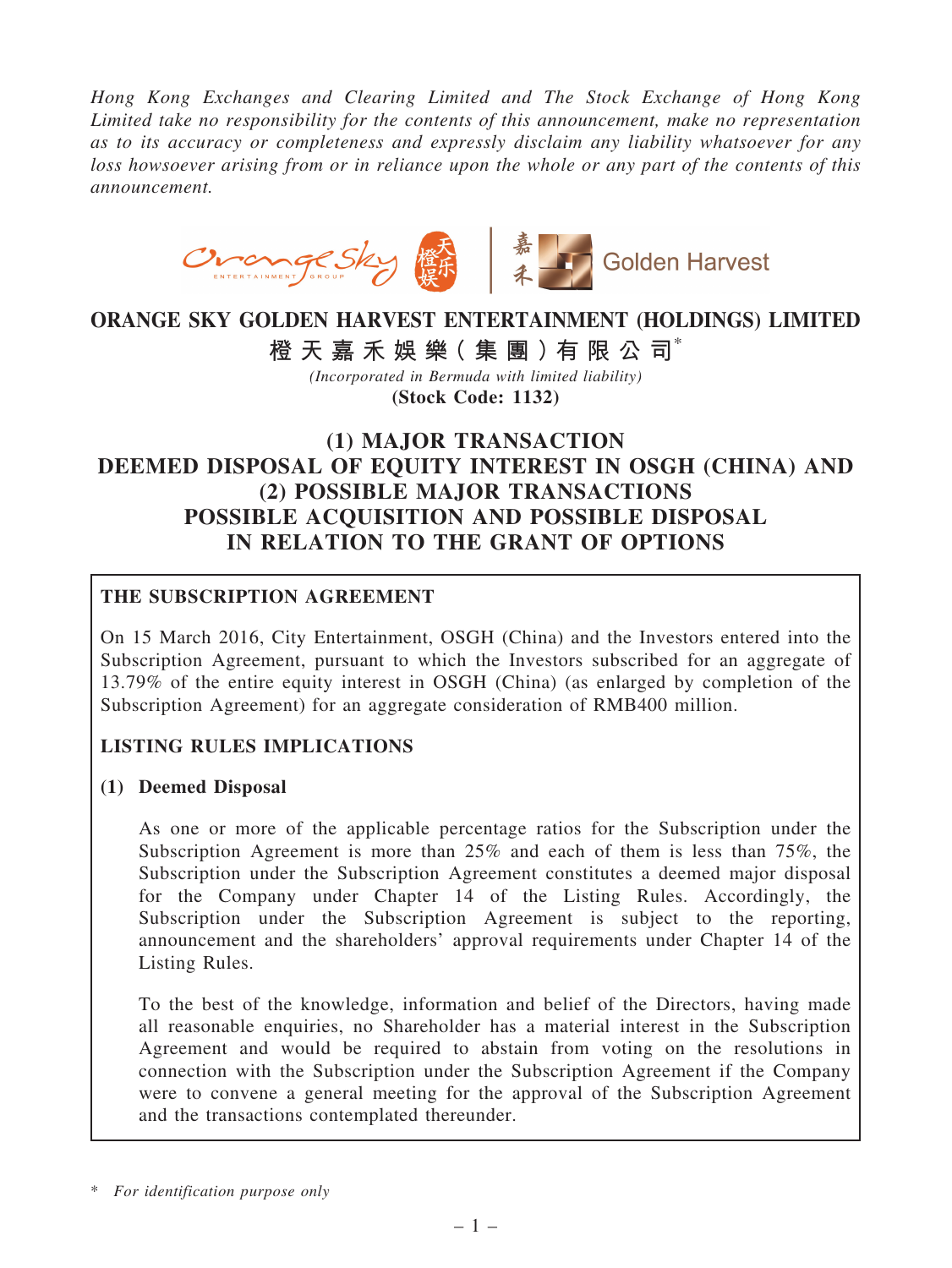## (2) The City Entertainment Buy-back Options

Pursuant to Rule 14.75 of the Listing Rules, upon the acquisition or the grant of an option which is exercisable at the discretion of the Group, only the premium will be taken into consideration for the purpose of classification of notifiable transactions. The premium for the acquisition or the grant of the City Entertainment Buy-back Options is nil.

If the Group intends to exercise the City Entertainment Buy-back Options through City Entertainment, the Company will comply with the requisite requirements under the Listing Rules.

## (3) The Anti-Dilution Rights

Pursuant to Rule 14.75 of the Listing Rules, upon the acquisition or the grant of an option which is exercisable at the discretion of the Group, only the premium will be taken into consideration for the purpose of classification of notifiable transactions. The premium for the acquisition or the grant of the Anti-Dilution Rights is nil.

If the Group intends to conduct any trigger event of the exercise of the Anti-Dilution Rights through City Entertainment and OSGH (China), the Company will comply with the requisite requirements under the Listing Rules.

## (4) Possible Major Transactions

*The Investors*' *Buy-back Options*

Pursuant to Rule 14.74 of the Listing Rules, the grant of the Investors' Buy-back Options will be classified as if the options had been exercised. As one or more of the applicable percentage ratios is more than 25% and each of them is less than 75%, the grant of the Investors' Buy-back Options pursuant to the Subscription Agreement constitutes a possible major acquisition of the Company that is subject to the reporting, publication and shareholders' approval requirements under Chapter 14 of the Listing Rules.

To the best of the knowledge, information and belief of the Directors, having made all reasonable enquiries, no Shareholder has a material interest in the Investors' Buyback Options and would be required to abstain from voting on the resolutions in connection with the Investors' Buy-back Options if the Company were to convene a general meeting for the approval of the Investors' Buy-back Options and the transactions contemplated thereunder.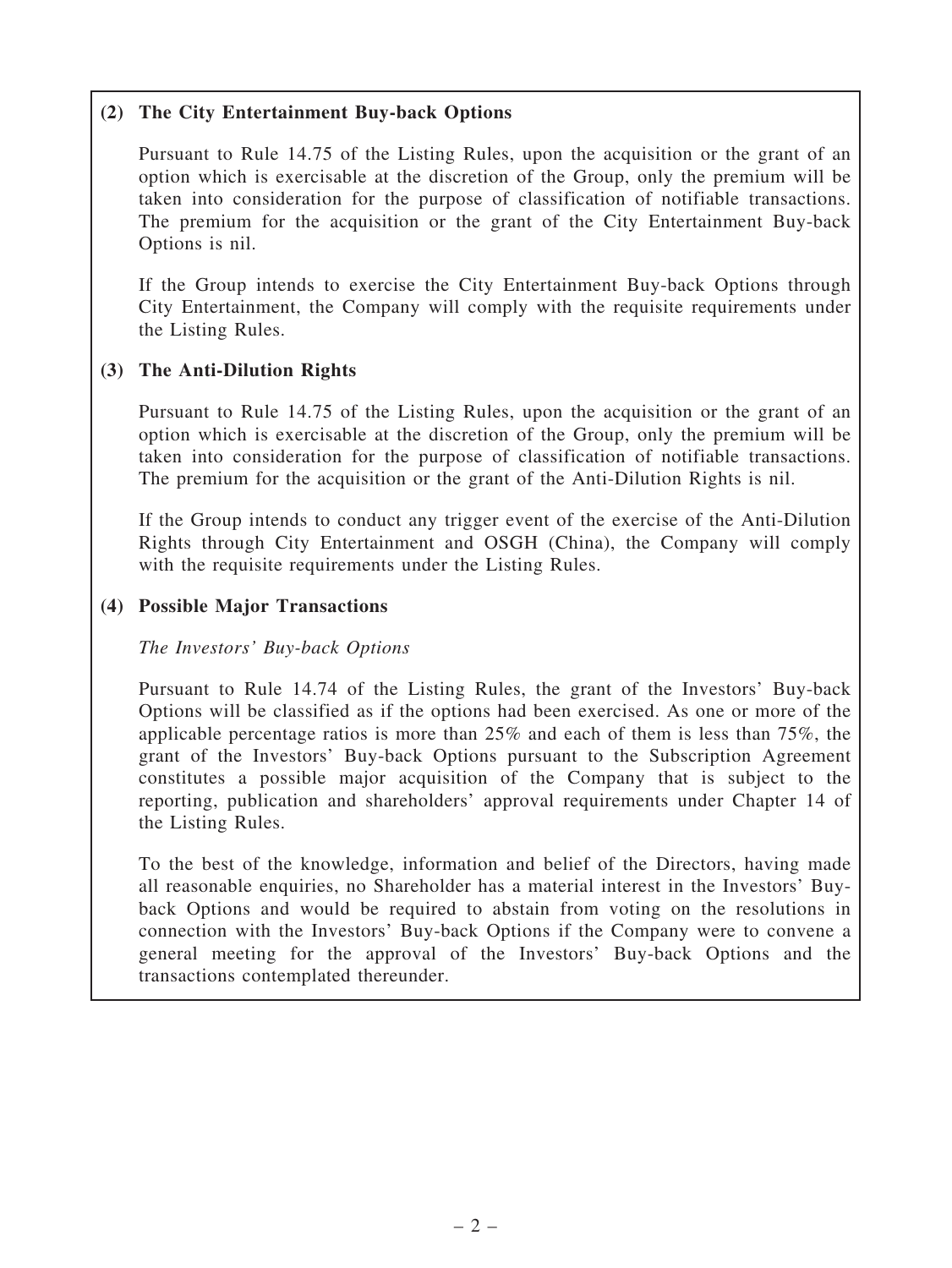## *The Liquidation Distribution Options*

Pursuant to Rule 14.74 of the Listing Rules, the grant of the Liquidation Distribution Options will be classified as if the options had been exercised. As one or more of the applicable percentage ratios is more than 25% and each of them is less than 75%, the grant of the Liquidation Distribution Options pursuant to the Subscription Agreement constitutes a possible major disposal of the Company that is subject to the reporting, publication and shareholders' approval requirements under Chapter 14 of the Listing Rules.

To the best of the knowledge, information and belief of the Directors, having made all reasonable enquiries, no Shareholder has a material interest in the Liquidation Distribution Options and would be required to abstain from voting on the resolutions in connection with Liquidation Distribution Options if the Company were to convene a general meeting for the approval of the Liquidation Distribution Options and the transactions contemplated thereunder.

## (5) Shareholders' approval of the Subscription Agreement and the transactions contemplated thereunder including the Investors' Buy-back Options and the Liquidation Distribution Options

Pursuant to the Listing Rules, shareholders' approval is required for major transactions. As no Shareholder is required to abstain from voting if the Company were to convene a general meeting for approving the Subscription Agreement and the transactions contemplated thereunder, including the Investors' Buy-back Options and the Liquidation Distribution Options, the Company has obtained a written approval of the Subscription Agreement and the transactions contemplated thereunder, including the Investors' Buy-back Options and the Liquidation Distribution Options, from a closely allied group of Shareholders, holding in aggregate approximately 67.15% of the entire issued share capital in the Company as at the date of this announcement, pursuant to Rule 14.44 of the Listing Rules.

Accordingly, no extraordinary general meeting of the Company will be convened for the purpose of approving the Subscription Agreement and the transactions contemplated thereunder, including the Investors' Buy-back Options and the Liquidation Distribution Options.

A circular containing, among other things, details of the Subscription Agreement and the transactions contemplated thereunder, including the Investors' Buy-back Options and the Liquidation Distribution Options, and other general information relating to the Company, will be despatched to the Shareholders in accordance with the requirements of the Listing Rules on or before 8 April 2016.

Shareholders and potential investors should note that Completion is subject to, among other things, the satisfaction (or where appropriate, waiver) of the conditions precedents under the Subscription Agreement and therefore, the Subscription Agreement and the transactions contemplated thereunder may or may not proceed. Accordingly, Shareholders and potential investors are reminded to exercise caution when dealing in the securities of the Company.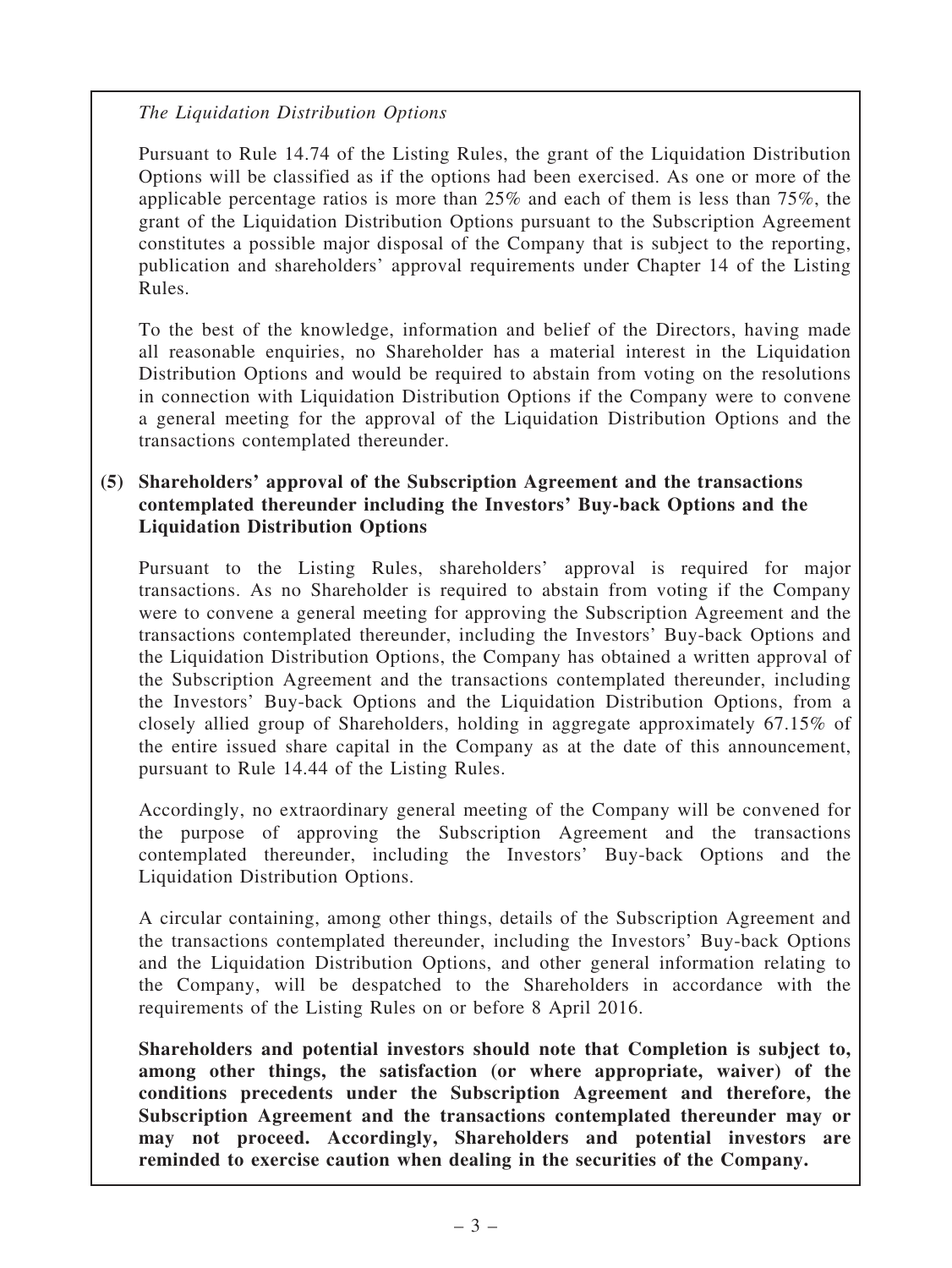## A. INTRODUCTION

On 15 March 2016, City Entertainment, OSGH (China) and the Investors entered into the Subscription Agreement, pursuant to which the Investors subscribed for an aggregate of 13.79% of the entire equity interest of OSGH (China), as enlarged by the increase in registered capital pursuant to the Subscription Agreement.

Following completion of the Subscription Agreement, OSGH (China) will remain an indirect subsidiary of the Company, which will hold 86.21% (as enlarged by Completion) of OSGH (China).

## B. THE SUBSCRIPTION AGREEMENT

The main terms of the Subscription Agreement are summarised as follows:

Date 15 March 2016 Parties (1) City Entertainment; (2) OSGH (China); (3) Investor 1; (4) Investor 2; and (5) Investor 3.

> (for the purposes of this section headed ''*B. The Subscription Agreement*'', collectively referred to as the ''Parties'')

> To the best of the Directors' knowledge, information and belief, having made all reasonable enquiries, the Investors and their ultimate beneficial owners are independent third parties to the Company.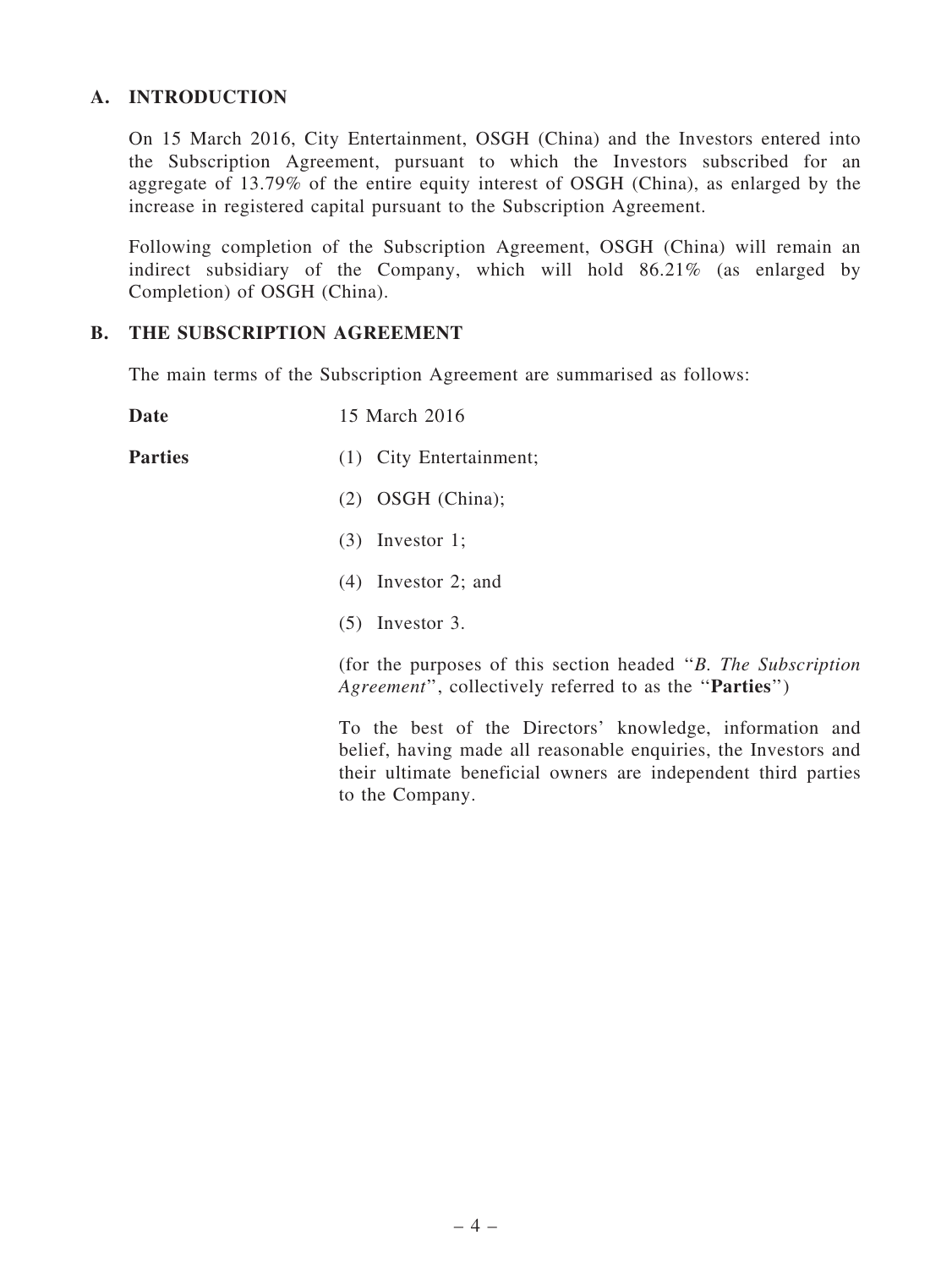| <b>Percentage of Equity</b> | The Investors shall subscribe for an aggregate of 13.79% of                                          |
|-----------------------------|------------------------------------------------------------------------------------------------------|
| For                         | <b>Interest Subscribed</b> the entire equity interest in OSGH (China), as enlarged by<br>Completion. |

Shareholder

Consideration payable by the

**Investors** 

Immediately upon Completion, the respective shareholdings of the relevant Parties in OSGH(China) shall be as follows:

|  | Percentage of        |
|--|----------------------|
|  | equity interest      |
|  | held in OSGH (China) |
|  | immediately upon     |
|  | completion of        |
|  | the Subscription     |

| City Entertainment | 86.21%   |
|--------------------|----------|
| Investor 1         | 6.9%     |
| Investor 2         | 5.17%    |
| Investor 3         | $1.72\%$ |

An aggregate of RMB400 million, to be paid in lump sums by each of the Investors.

The respective consideration amounts payable by each of the Investors under the Subscription Agreement are as follows:

| <b>Shareholder</b> | <b>Consideration Payable</b> |
|--------------------|------------------------------|
| Investor 1         | RMB <sub>200</sub> million   |
| Investor 2         | RMB150 million               |
| Investor 3         | RMB50 million                |
| Total              | RMB400 million               |

The consideration for the Subscription Agreement, as well as the sums payable under the Investors' Buy-back Options and the Liquidation Distribution Options, were determined after arm's length negotiations between the Parties after taking into consideration, among other things, (i) the strong branding and extensive network of OSGH (China) in the PRC market; (ii) the growth potential and future development of cinema operation industry in the PRC; and (iii) the prevailing market prices with reference to the recent similar transactions within the industry.

The Directors, including the independent non-executive Directors, consider that the consideration payable by the Investors under the Subscription Agreement, as well as the sums payable under the Investors' Buy-back Options and the Liquidation Distribution Options, are fair and reasonable.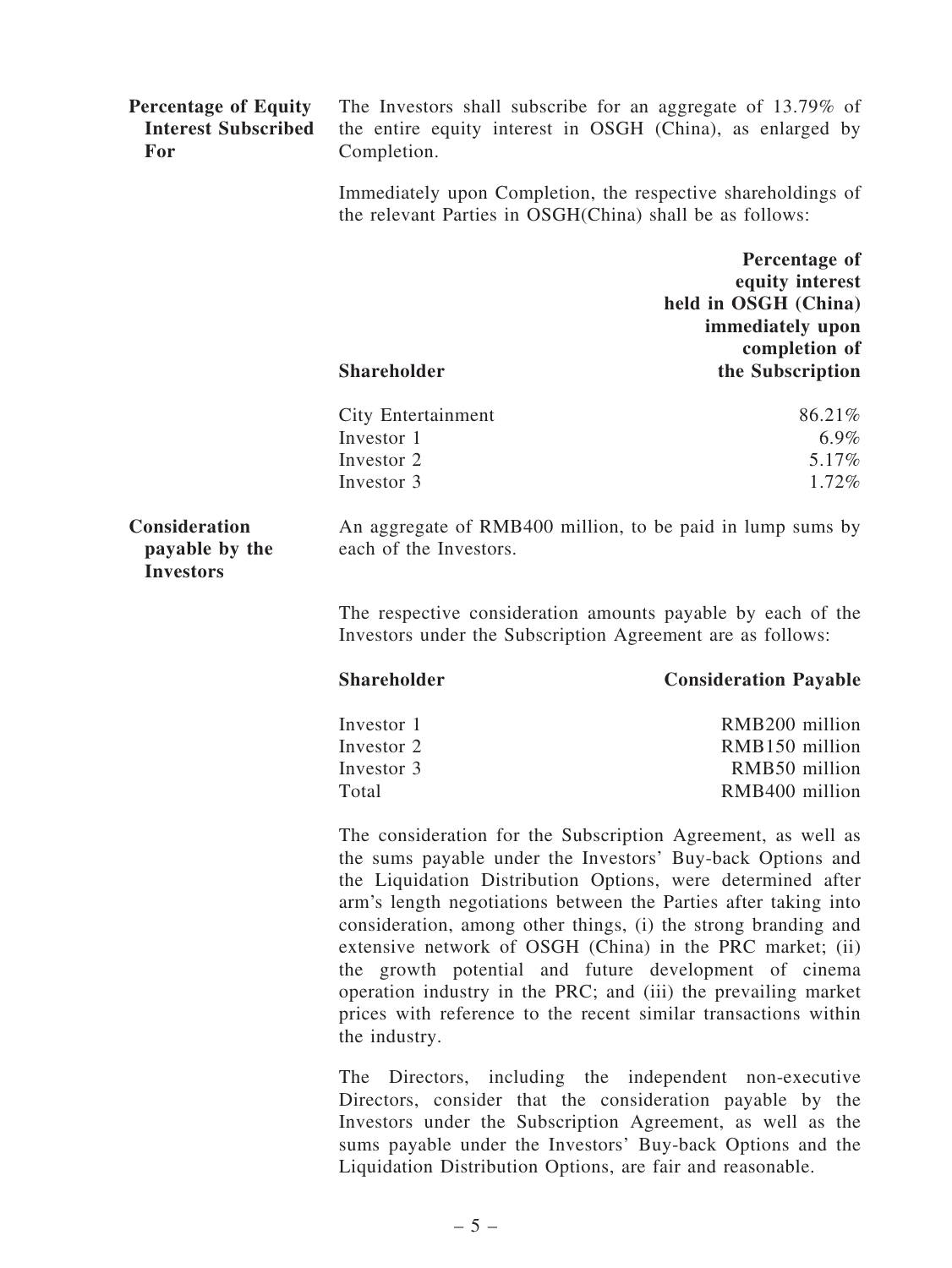- Conditions Precedent The completion of the Subscription Agreement is conditional upon, among other things, the following main conditions being satisfied:
	- (1) the legally valid execution of the Subscription Agreement by each of the Parties;
	- (2) the obtaining of all necessary approvals and authorisations from the relevant competent authorities by each of the parties to the Subscription Agreement in accordance with the relevant laws, regulations and constitutional documents applicable to each of them;
	- (3) the approval of the Subscription Agreement by the board of directors of each of the Company and OSGH (China) and the approval of the Subscription Agreement and the transactions contemplated thereunder by the Shareholders;
	- (4) the approval of the transactions contemplated under the Subscription Agreement by the competent commerce authorities in the PRC to OSGH (China);
	- (5) the entering into of a mutually agreed joint venture agreement by the Parties to the Subscription Agreement (the ''Joint Venture Agreement'') and the articles of association of OSGH (China);
	- (6) receipt by the Investors of a legal opinion from the legal advisors to OSGH (China) in respect of the Subscription Agreement, the contents of which having been considered reasonably satisfactory by the Investors prior to its issuance.

Following satisfaction of all conditions precedent to the Subscription Agreement, OSGH (China) or its PRC legal counsel shall deliver a notice to the Investors providing that such conditions precedent have been satisfied, and the Investors shall, within 5 Business Days, reasonably conclude whether such conditions precedent have been so satisfied.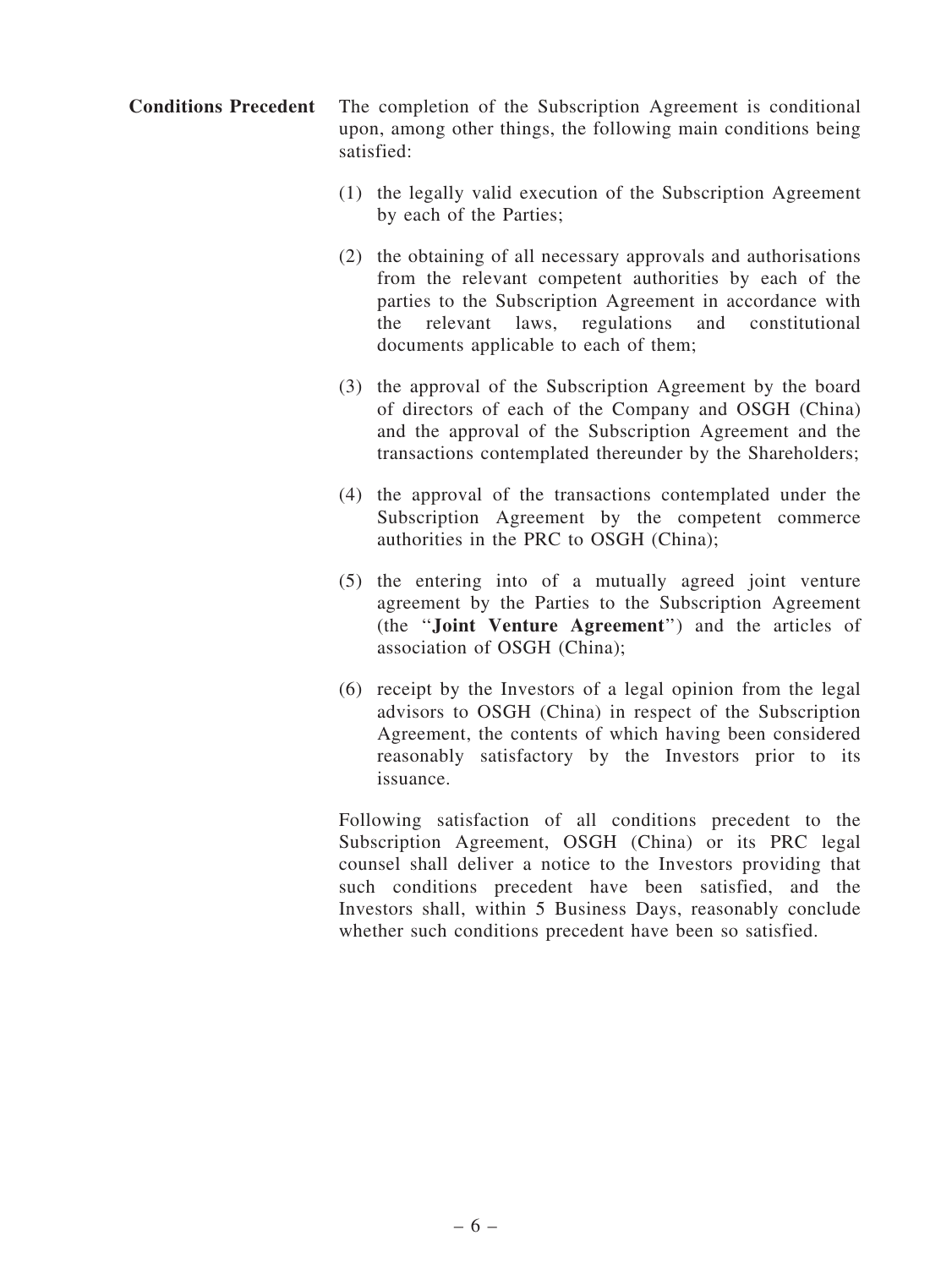City Entertainment Buy-back Options Under the Subscription Agreement, City Entertainment may exercise certain options with respect to the equity interest in OSGH (China) held by the Investors following Completion in the manner as summarised as follows:

- (1) Within 182 calendar days of Completion, should City Entertainment enter into any written agreement for the disposal of more than 50% of the entire equity interest in OSGH (China) to a third party purchaser (''Third Party Agreement Date''), City Entertainment shall have the option to deliver a written notice within 30 calendar days following the Third Party Agreement Date to the Investors, requiring the sale of all of the equity interest in OSGH (China) held by the Investors at such relevant time for the aggregate consideration of RMB440 million (the "First Option Notice"). Within 30 calendar days of receipt of the First Option Notice, or such shorter period as required by the provisions of such third party agreement, the Investors shall sell the entire equity interest in OSGH (China) held by them to City Entertainment and complete all requisite transfer procedures,
- (2) During the period between 183 calendar days and 365 calendar days (inclusive) following Completion, should City Entertainment enter into any written agreement for the disposal of more than 50% of entire equity interest in OSGH (China) to a third party purchaser ("Second Third Party Agreement Date"), City Entertainment shall have the option to deliver a written notice within 30 calendar days following the Second Third Party Agreement Date to the Investors, requiring the sale of all of the entire equity interest in OSGH (China) held by the Investors at such relevant time for the aggregate consideration of RMB480 million (the ''Second Option Notice''). Within 30 calendar days of receipt of the Second Option Notice, or such shorter period as required by the provisions of such third party agreement, the Investors shall sell the entire equity interest in OSGH (China) held by them to City Entertainment and complete all requisite transfer procedures,

(collectively, the ''City Entertainment Buy-back Options'').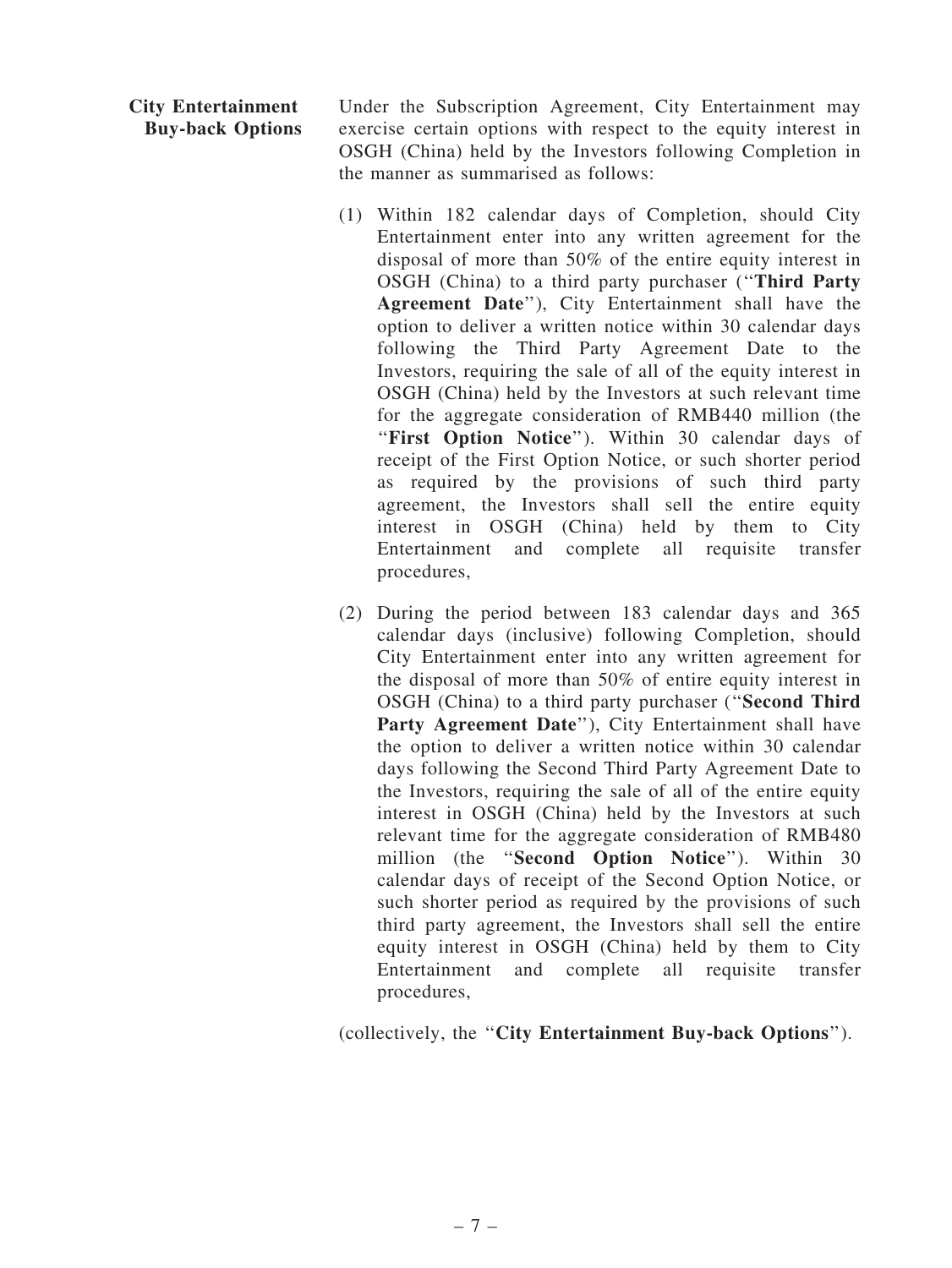- (3) Should the third party agreements described in subparagraphs (1) and (2) above fail to be completed due to any failure to complete the requisite registration procedures for the transfer in equity interest as required by the relevant competent authorities in the PRC, all arrangements made by City Entertainment and the Investors pursuant to the First Option Notice or the Second Option Notice shall be rescinded in full, and none of the Parties shall assume any liability whatsoever for the rescission of such arrangements.
- Anti-Dilution Rights The Parties agree that, following Completion and prior to any Qualified IPO of OSGH (China), should:
	- (a) OSGH (China) invite investment through subscription of new registered capital in OSGH (China) by further investors (the ''New Investors'') (other than the Investors or their associates) (the ''New Subscription Exercise''), and
	- (b) at such relevant time, the consideration payable in respect of such New Subscription Exercise by the New Investors in proportion to the new proposed shareholdings is lower than the price paid by the Investors in proportion to the Investors' respective shareholdings under the Subscription Agreement (the ''Lower Subscription Price''),

upon completion of such New Subscription Exercise, City Entertainment shall adjust the shareholdings of Investors in OSGH (China) through transfer of its equity interest in OSGH (China) for the nominal consideration of RMB1.00 to the Investors, such that the revised shareholding of each of the Investors reflects the proportional shareholding that they would hold, had they subscribed for equity interest in OSGH (China) on the basis of the Lower Subscription Price under the Subscription Agreement,

(collectively, the ''Anti-Dilution Rights'').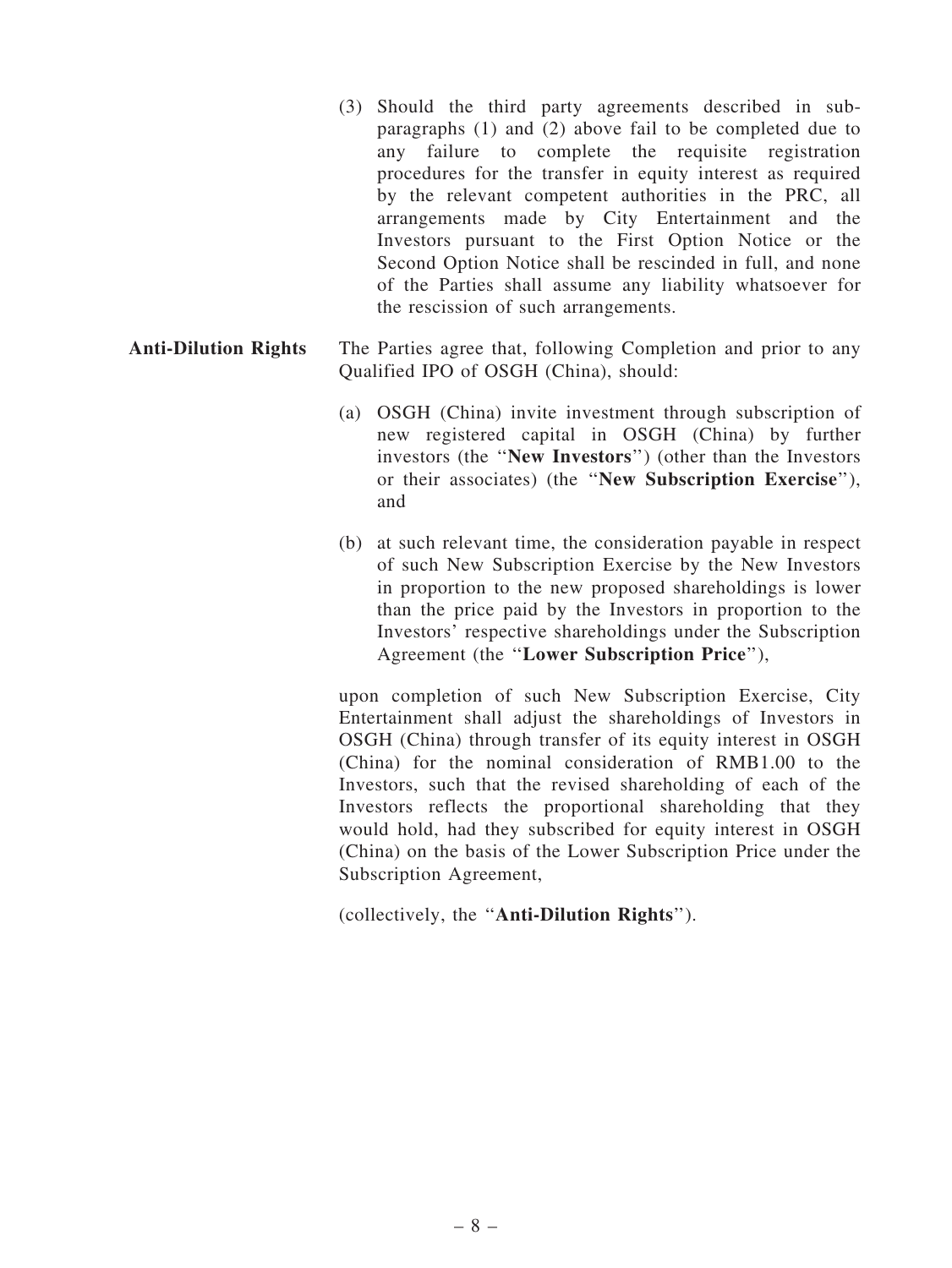| <b>Investors' Buy-back</b> | The Parties agree that, save as otherwise provided in the |  |  |  |  |  |
|----------------------------|-----------------------------------------------------------|--|--|--|--|--|
| <b>Options</b>             | Subscription Agreement, the Investors may exercise the    |  |  |  |  |  |
|                            | following options:                                        |  |  |  |  |  |

- (a) following the expiry of 3 full calendar years after the date of Completion, if (i) OSGH (China) is unable to satisfy the qualifications for a Qualified IPO, or (ii) OSGH (China) is able to satisfy the qualifications for a Qualified IPO but the preparation for application for a Qualified IPO has not yet commenced due to City Entertainment; or
- (b) following the expiry of 4 full calendar years after the date of Completion, OSGH (China) is unable to achieve a Qualified IPO; or
- (c) following the expiry of 4 full calendar years after the date of Completion, OSGH (China) is unable to achieve a Qualified IPO, but it has commenced trading on the National Equities Exchange and Quotations system in the PRC,

the Investors shall have the option to require City Entertainment to purchase the equity interest subscribed for by them pursuant to the Subscription Agreement (and which has not been transferred to another party) by delivery of written notice to City Entertainment (the "Option Notice") within 10 Business Days following the events described in sub-paragraphs (a) to (c) above, at a consideration being the sum of the following:

- (i) the declared but unpaid dividends of OSGH (China) to its shareholders, based on the portion of equity interest subscribed for by the Investors pursuant to the Subscription Agreement and still held by the Investors at the relevant time (which shall, in any event, not exceed RMB80 million); and
- (ii) the value of the equity interest held by the Investors at such relevant time, which shall represent the consideration paid by the Investors under the Subscription Agreement in respect of such equity interest (and shall not include the consideration sums paid for any equity interest in OSGH (China) that has been transferred by the Investors to another party), together with an interest of 11% per annum on such proportionate sums during the period between Completion and the date of the Option Notice,

(collectively, the ''Investors' Buy-back Options'').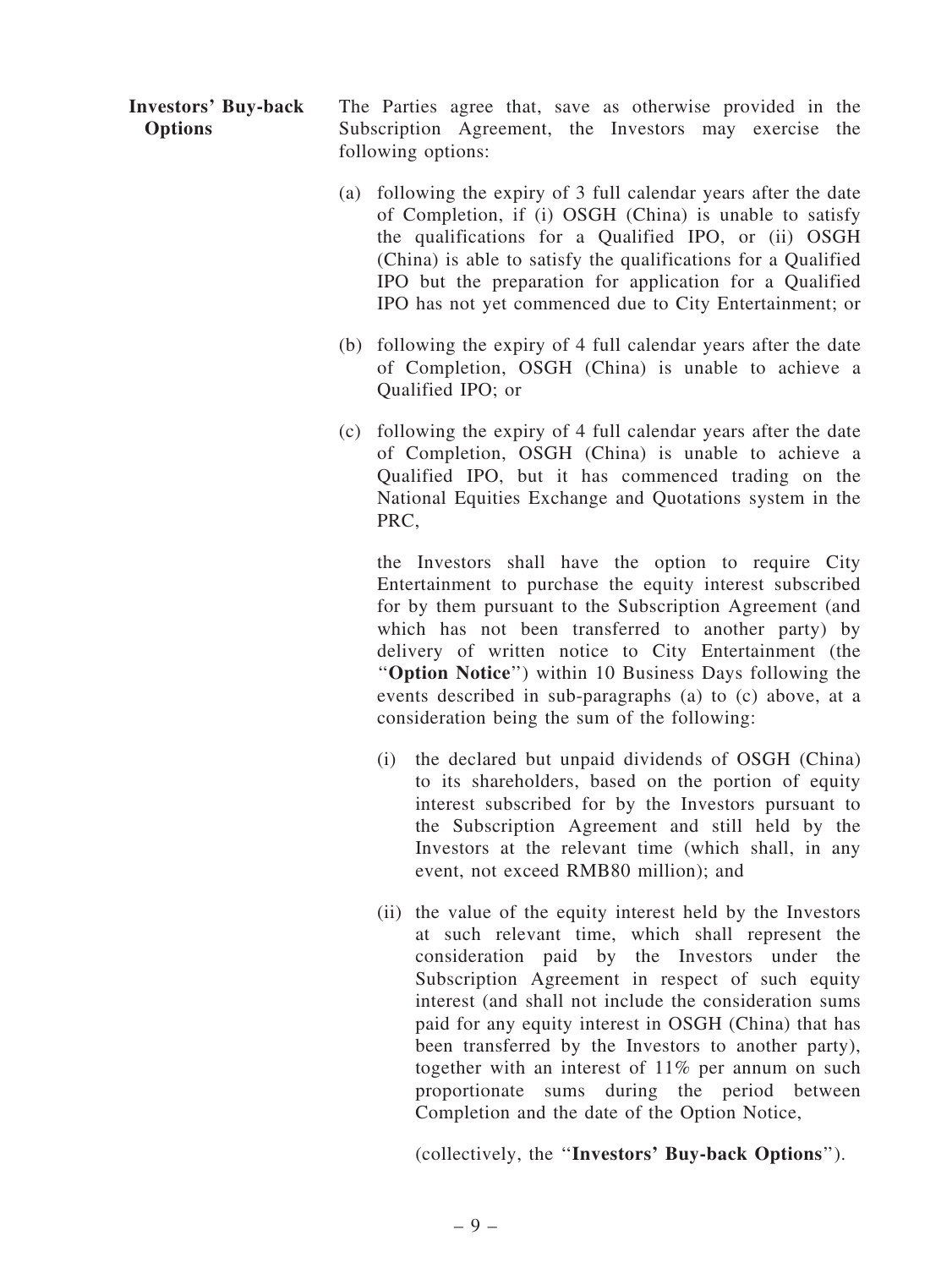In connection with the grant of such Investors' Buy-back Options, the Company executed a letter of undertaking in favour of the Investors, providing that the performance of City Entertainment's obligations pursuant to the exercise of the Investors' Buy-back Options shall be guaranteed by the Company.

Tag-along right and pre-emption right of the Investors Following Completion and prior to any Qualified IPO of OSGH (China), the Investors shall be entitled to a pre-emption right in respect of the equity interests of the City Entertainment in OSGH (China). In the event that City Entertainment proposes to sell its equity interests in the OSGH (China) to any third party (where the Investors choose not to exercise its pre-emption right pursuant to the Subscription Agreement), such Investor may exercise its tagalong right to sell its equity interest in OSGH (China) to the same party proportionate to its shareholding in OSGH (China) on the same terms and conditions as those offered by City Entertainment.

> City Entertainment has undertaken to the Investors that, without the Investors' written consent, it will not create any charge over or option on its equity interest in OSGH (China), or set up any entrustment arrangements over its equity interest in OSGH (China).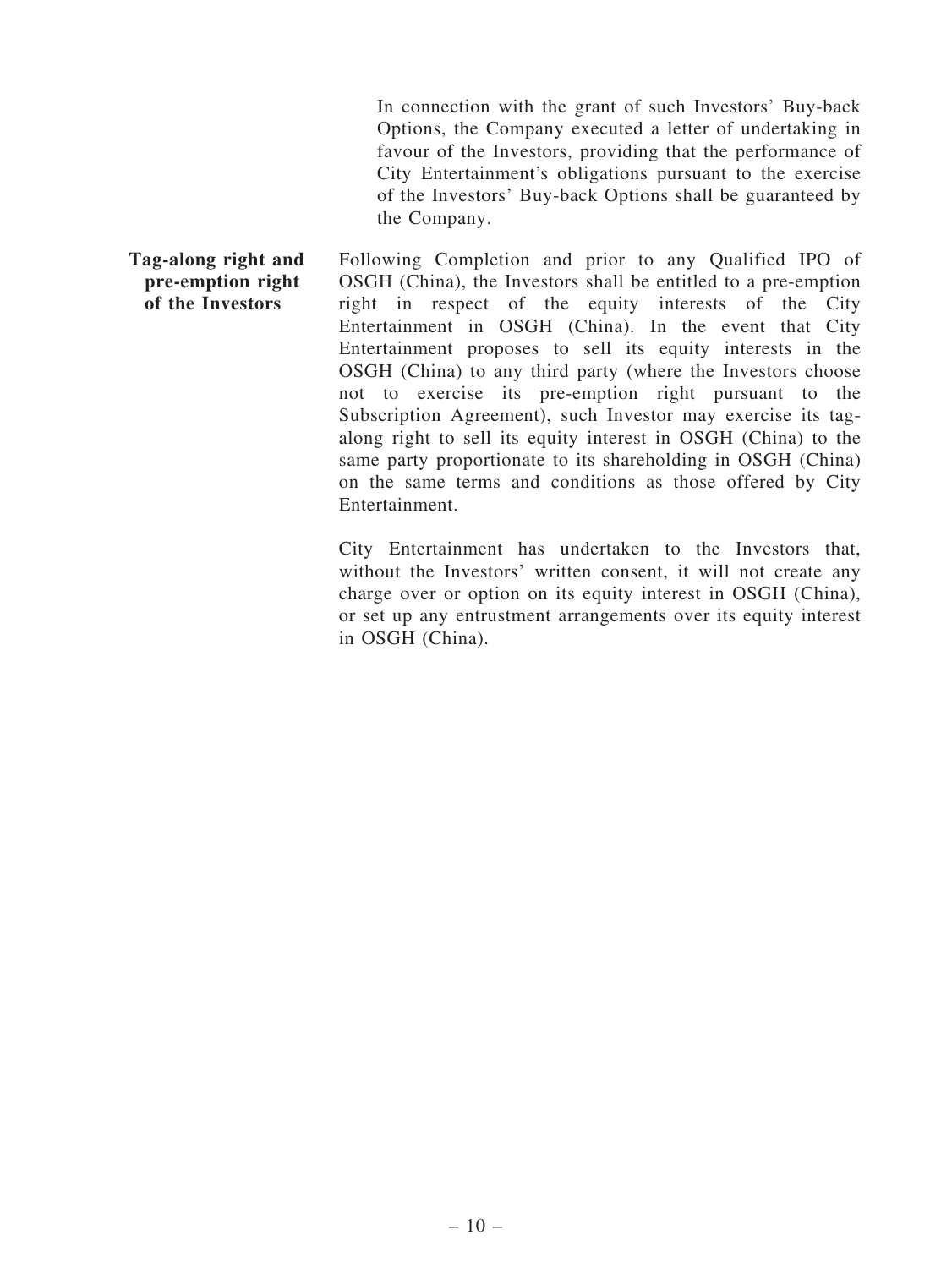Liquidation **Distribution Options** 

The Parties agree that:

- (A) In the event that OSGH (China) commences liquidation procedures (due to including, but not limited to, the revocation of the business license of OSGH (China) or the dissolution of OSGH (China) by a resolution of the OSGH (China) Board) (''Liquidation''), within four calendar years of Completion, following the payment by OSGH (China) of all liquidation expenses, salaries, social insurance premiums and other legal compensations in accordance with the applicable priority laws, at the time of the distribution of distributable assets to the shareholders of OSGH (China):
	- (i) the Investors shall have the right to require an amount representing the sum of
		- (a) the value of the equity interest held by the Investors at such relevant time, which shall represent the consideration paid by the Investors under the Subscription Agreement in respect of such equity interest (and shall not include the consideration sums paid pursuant to the Subscription Agreement for any equity interest in OSGH (China) that has been transferred by the Investors to another party), together with an interest of 11% per annum on such proportionate sums during the period between Completion and the date of payment of such sums; and
		- (b) the declared but unpaid dividends OSGH (China) to its shareholders, based on the portion of equity interest subscribed by the Investors pursuant to the Subscription Agreement and still held by the Investors at the relevant time (which shall, in any event, not exceed RMB80 million),

to be paid out of the remaining assets distributable to the shareholders of OSGH (China) ahead of other shareholders of OSGH (China) on a priority basis; and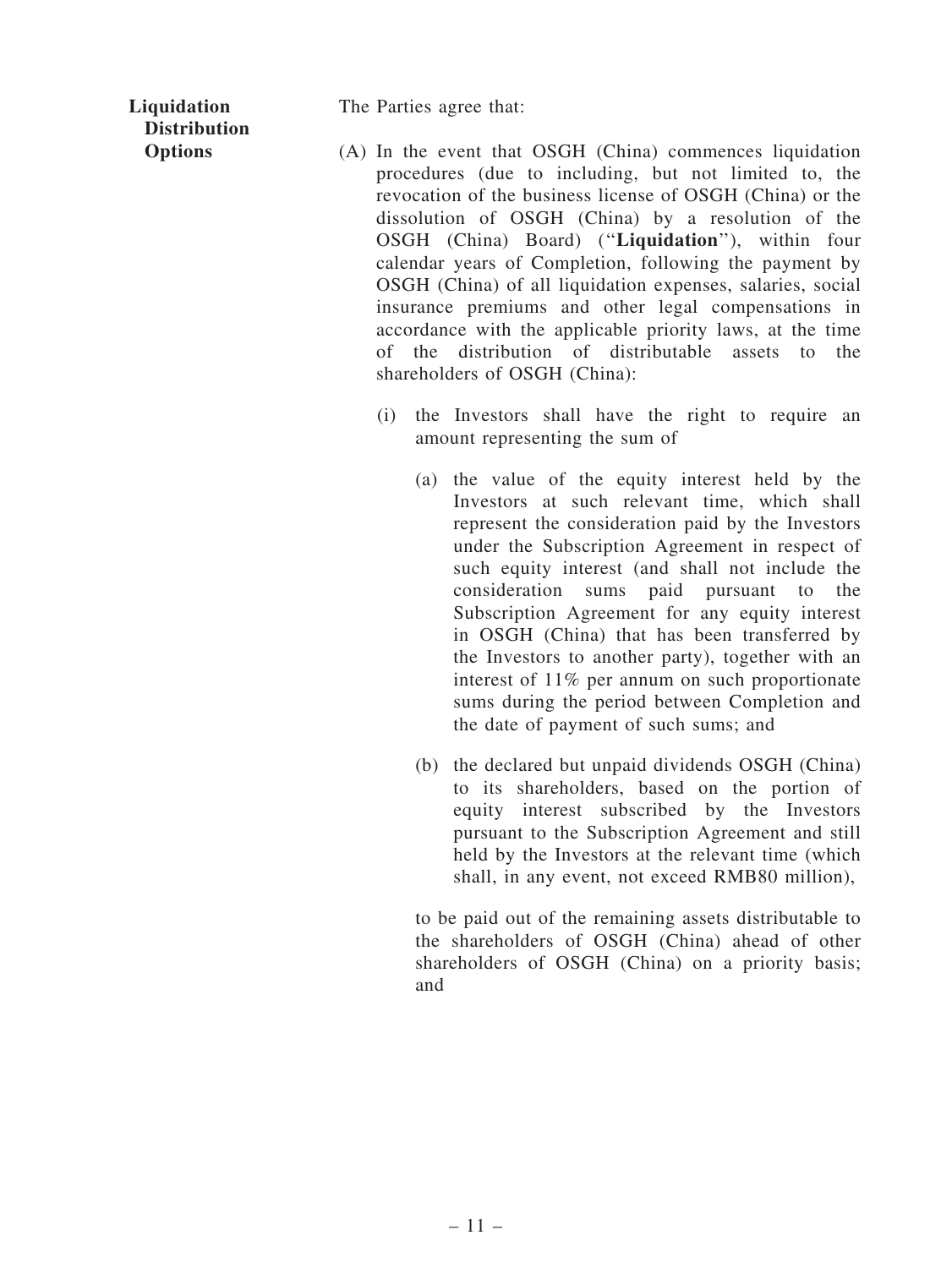- (ii) with respect to the remaining assets of OSGH (China) that would be available for distribution following the distribution of the amounts under subparagraph (i) above, if any, the Investors may require that such remaining assets be distributed to the Investors in proportion to their respective portions of equity interest in OSGH (China) subscribed for by them pursuant to the Subscription Agreement (and still held by the Investors at such relevant time), together with the other shareholders of OSGH (China); and
- (B) In the event that OSGH (China) commences Liquidation after the expiry of 4 full calendar years following Completion, following the payment by OSGH (China) of all liquidation expenses, salaries, social insurance premiums and other legal compensations in accordance with the applicable priority laws, the Investors shall have the right to require an amount representing the sum of:
	- (a) the value of the equity interest held by the Investors at such relevant time, which shall represent the consideration paid by the Investors under the Subscription Agreement in respect of such equity interest (and shall not include the consideration sums paid pursuant to the Subscription Agreement for any equity interest in OSGH (China) that has been transferred by the Investors to another party); and
	- (b) the declared but unpaid dividends of OSGH (China) to its shareholders, based on the portion of equity interest subscribed for by the Investors pursuant to the Subscription Agreement and still held by the Investors at the relevant time (which shall, in any event, not exceed RMB80 million),

to be paid out of the remaining assets distributable to the shareholders of OSGH (China) to the Investors ahead of other shareholders of OSGH (China) on a priority basis,

(collectively, the ''Liquidation Distribution Options'').

Completion of the Share Subscription Completion shall take place within 10 Business Days of the satisfaction (or where appropriate, waiver) of all conditions precedent under the Subscription Agreement as reasonably concluded by the Investors in accordance with the terms and conditions thereunder, or at such other date as mutually agreed in writing between the Parties.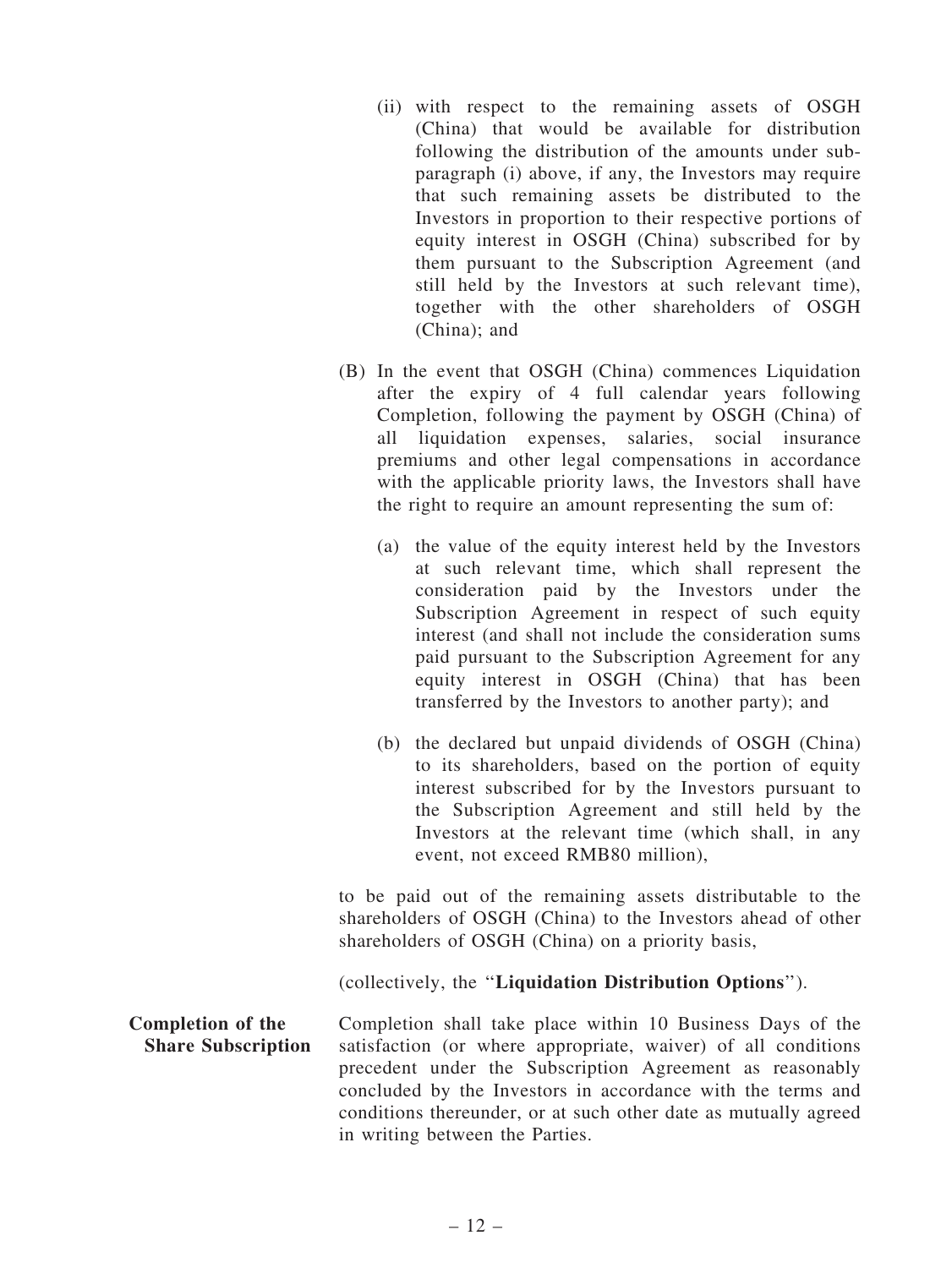The Parties further agree that each party to the Subscription Agreement shall use its best endeavours to procure Completion within 180 calendar days of the date of the Subscription Agreement.

Within 60 calendar days following Completion, OSGH (China) must apply for, and complete, all requisite registration and filing procedures with the State Administration for Industry and Commerce of the PRC.

- Post-completion **Covenants** The Parties agreed that following the completion of registration procedures for changes in relation to the Subscription Agreement by OSGH (China) and subject to the issuance of business license by the State Administrative Department for Industry and Commerce of the PRC, upon the fulfillment (or where appropriate, waiver) of the conditions precedent under the Subscription Agreement as reasonably determined by the Investors:
	- (1) the OSGH (China) Board shall comprise seven directors, and City Entertainment shall be entitled to appoint six directors to the OSGH (China) Board while the Investors shall be entitled to jointly appoint one director to the OSGH (China) Board;
	- (2) the following key matters of OSGH (China), among others, shall be subject to approval of more than 70% of the OSGH (China) Board, including the approval of the director appointed to the OSGH (China) Board by the Investors:
		- (a) any amendment to the articles of association of OSGH (China) or the Joint Venture Agreement;
		- (b) any increase or reduction in the registered capital of OSGH (China);
		- (c) any issuance or repurchase of securities, including the submission, suspension or termination of any Qualified IPO application by OSGH (China);
		- (d) any merger, consolidation, spin-off, reorganisation, of OSGH (China) and its material assets or any other consolidation by OSGH (China) (save in respect of the exercise of the repurchase options of City Entertainment pursuant to the Subscription Agreement, which, for the avoidance of doubt, shall not require the approval of the director appointed to the OSGH (China) Board);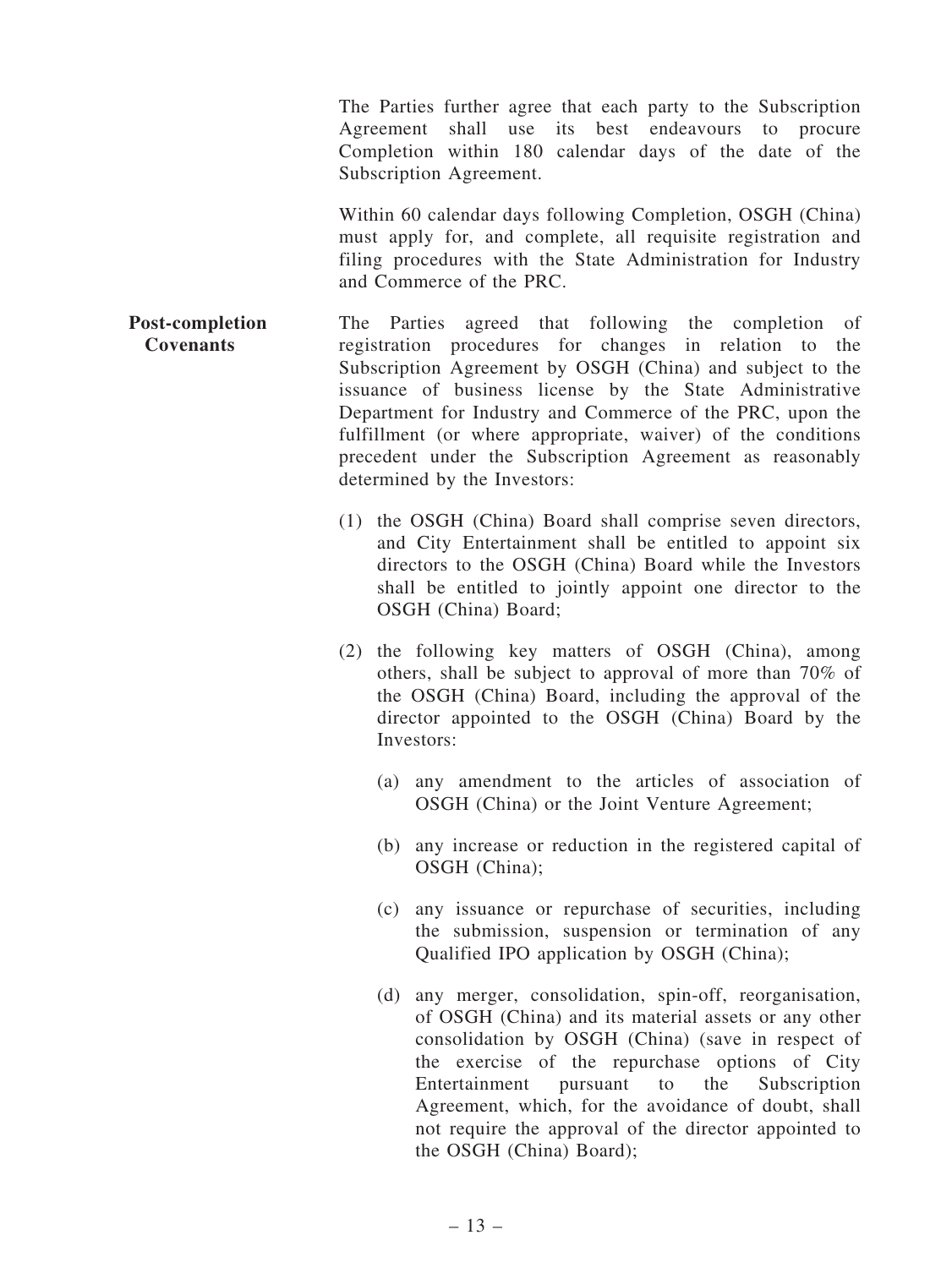- (e) the approval of, and any material modification of OSGH (China)'s annual budget, capital expenditure plans, loans and business plans; and
- (f) any appointment or change of auditors of OSGH (China).
- Non-competition Undertakings City Entertainment has undertaken not to compete, directly or indirectly, in whatever manner, with OSGH (China) or engage in any business similar to or in competition with the main business of OSGH (China) without the consent of the Investors for a period of 5 years of entering into the Subscription Agreement.

#### Lock-up Undertakings of **Investors** Save as permitted pursuant to the exercise of the City Entertainment Buy-back Options by City Entertainment in accordance with the Subscription Agreement:

- (1) The Investors undertake not to transfer any of the equity interest in OSGH (China) subscribed for by them pursuant to the Subscription Agreement within 365 calendar days following Completion, save in respect of transfers by the Investors to their associates;
- (2) Following the expiry of 365 calendar days after Completion, the Investors may transfer the equity interest in OSGH (China) held by them to third parties, without prejudice to the statutory pre-emption rights of the other shareholders of OSGH (China); and
- (3) Notwithstanding the provisions set out above, save pursuant to the exercise of the City Entertainment Buyback Options and the arrangements contemplated thereunder, the Investors may not, under any circumstances, transfer any part of the equity interest in OSGH (China) to any competitors to the businesses of OSGH (China). The Investors further undertake to procure that any transferees of their equity interest in OSGH (China) shall be bound by the same undertaking as described in this subparagraph (3).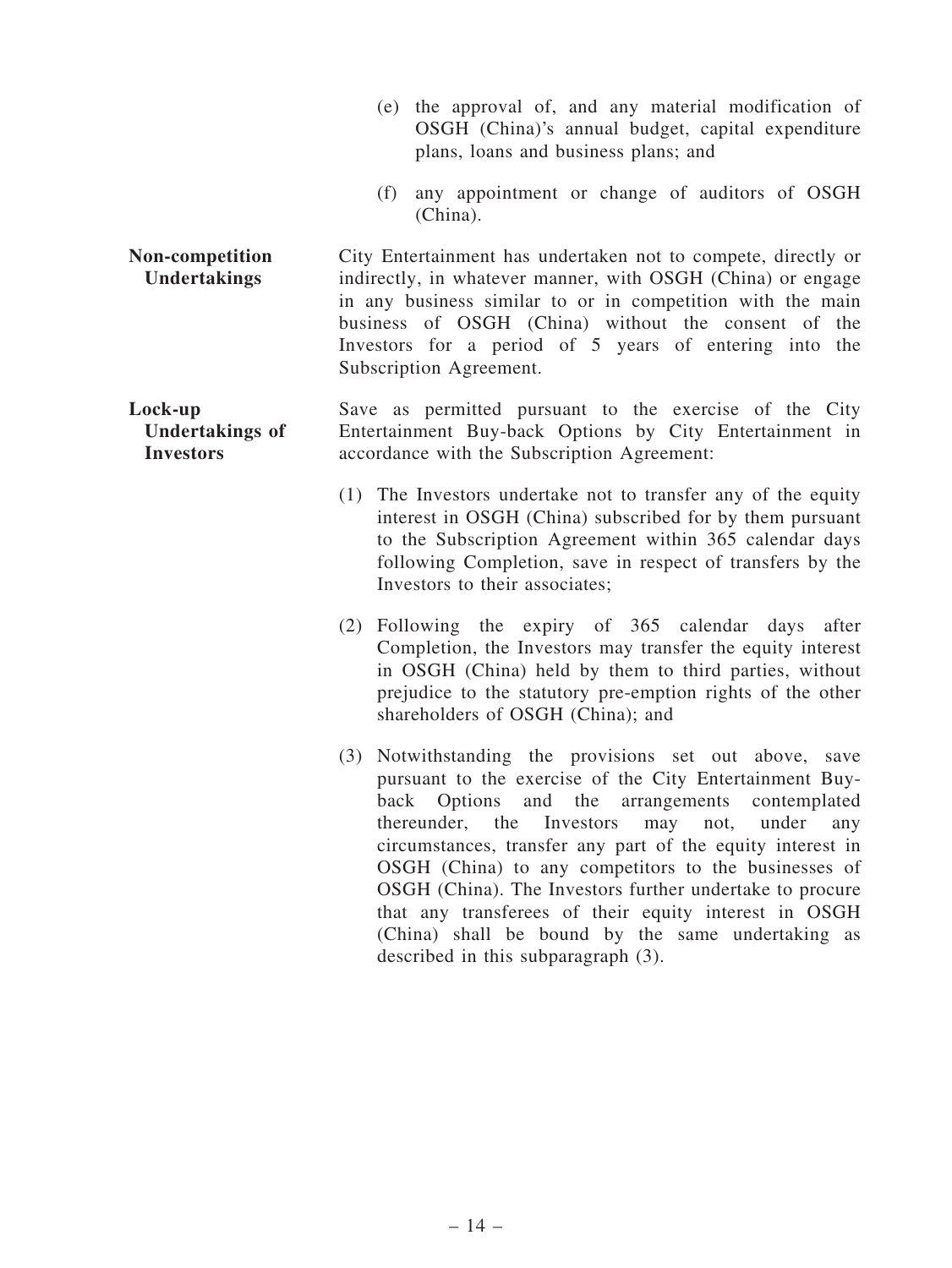## C. FINANCIAL INFORMATION ON OSGH (CHINA)

Set out below is the unaudited consolidated net loss of OSGH (China) for the six months ended 30 June 2014 and 2015 respectively:

|                            | For six months For six months<br>ended<br>30 June 2015<br><b>RMB</b> | ended<br>30 June 2014<br><b>RMB</b> |  |
|----------------------------|----------------------------------------------------------------------|-------------------------------------|--|
| Net loss (before taxation) | 27,080,902                                                           | 683,441                             |  |
| Net loss (after taxation)  | 27,045,117                                                           | 5,904,417                           |  |

The unaudited consolidated net assets value of OSGH (China) as at 31 December 2015 is approximately RMB453,966,951.

## D. LISTING RULE IMPLICATIONS

#### (1) Deemed Disposal

As one or more of the applicable percentage ratios for the Subscription under the Subscription Agreement is more than 25% and each of them is less than 75%, the Subscription under the Subscription Agreement constitutes a deemed major disposal for the Company under Chapter 14 of the Listing Rules. Accordingly, the Subscription under the Subscription Agreement is subject to the reporting, announcement and shareholders' approval requirements under Chapter 14 of the Listing Rules.

#### (2) The City Entertainment Buy-back Options

Since the right of exercise of the City Entertainment Buy-back Options lies with City Entertainment, a wholly-owned subsidiary of the Company, the exercise of the City Entertainment Buy-back Options is at the Group's discretion. Pursuant to Rule 14.75 of the Listing Rules, upon the acquisition or the grant of an option which is exercisable at the discretion of the Group, only the premium will be taken into consideration for the purpose of classification of notifiable transactions. The premium for the acquisition or the grant of the City Entertainment Buy-back Options is nil.

If the Group intends to exercise the City Entertainment Buy-back Options through City Entertainment, the Company will comply with the requisite requirements under the Listing Rules.

#### (3) The Anti-Dilution Rights

City Entertainment, a wholly-owned subsidiary of the Company, is the sole shareholder of OSGH (China) before Completion and will, following Completion, control six out of seven positions of the OSGH (China) Board. As such, the Group will have control over whether, and when, the Anti-Dilution Rights will be triggered. Therefore, the Anti-Dilution Rights shall be classified as an option which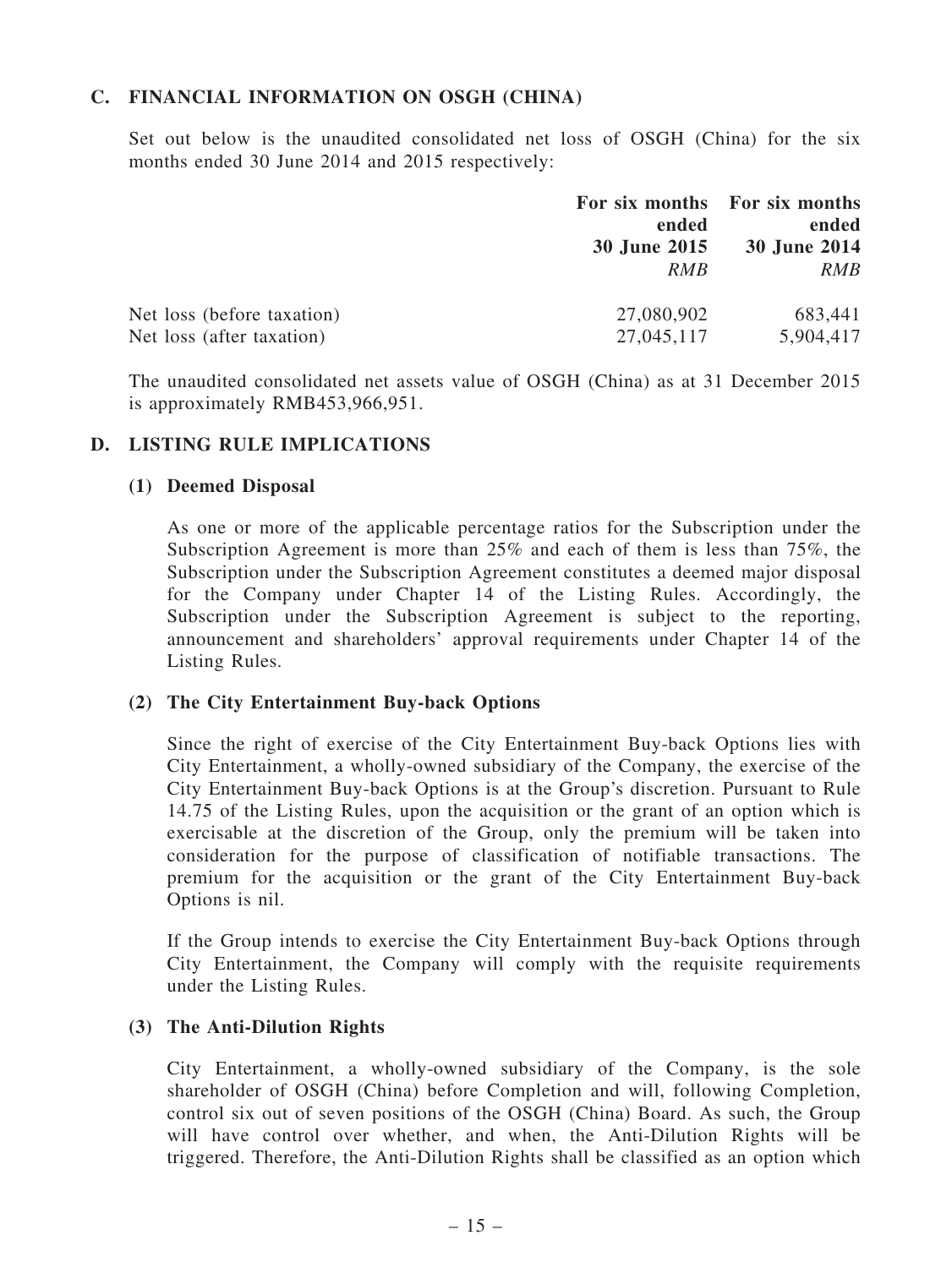is exercisable at the discretion of the Group. Pursuant to Rule 14.75 of the Listing Rules, upon the acquisition or the grant of an option which is exercisable at the discretion of the Group, only the premium will be taken into consideration for the purpose of classification of notifiable transactions. The premium for the acquisition or the grant of the Anti-Dilution Rights is nil.

If the Group intends to conduct any trigger event of the exercise of the Anti-Dilution Rights through City Entertainment and OSGH (China), the Company will comply with the requisite requirements under the Listing Rules.

#### (4) Possible Major Transactions

#### The Investors' Buy-back Options

As disclosed in the section headed ''*B. The Subscription Agreement*'' above, the exercise of the Investors' Buy-back Options is at the discretion of the Investors. Accordingly, pursuant to Rule 14.74 of the Listing Rules, the grant of the Investors' Buy-back Options will be classified as if the option had been exercised.

As one or more of the applicable percentage ratios is more than 25% and each of them is less than 75%, the grant of the Investors' Buy-back Options pursuant to the Subscription Agreement constitutes a possible major acquisition of the Company that is subject to the reporting, publication and shareholders' approval requirements under Chapter 14 of the Listing Rules.

#### The Liquidation Distribution Options

As disclosed in the section headed ''*B. The Subscription Agreement*'' above, the exercise of the Liquidation Distribution Options is at the discretion of the Investors. Accordingly, pursuant to Rule 14.74 of the Listing Rules, the grant of the Liquidation Distribution Options will be classified as if the option had been exercised.

As one or more of the applicable percentage ratios is more than 25% and each of them is less than 75%, the grant of the Liquidation Distribution Options pursuant to the Subscription Agreement constitutes a possible major disposal of the Company that is subject to the reporting, publication and shareholders' approval requirements under Chapter 14 of the Listing Rules.

## (5) Shareholders' approval of the Subscription Agreement and the transactions contemplated thereunder, including the Investors' Buy-back Options and the Liquidation Distribution Options

To the best of the knowledge, information and belief of the Directors, having made all reasonable enquiries, no Shareholder has a material interest in the Subscription Agreement or the transactions contemplated thereunder, including the Investors' Buy-back Options and the Liquidation Distribution Options, and would be required to abstain from voting on the resolutions in connection with the Subscription Agreement and the transactions contemplated thereunder, including the Investors' Buy-back Options and the Liquidation Distribution Options, if the Company were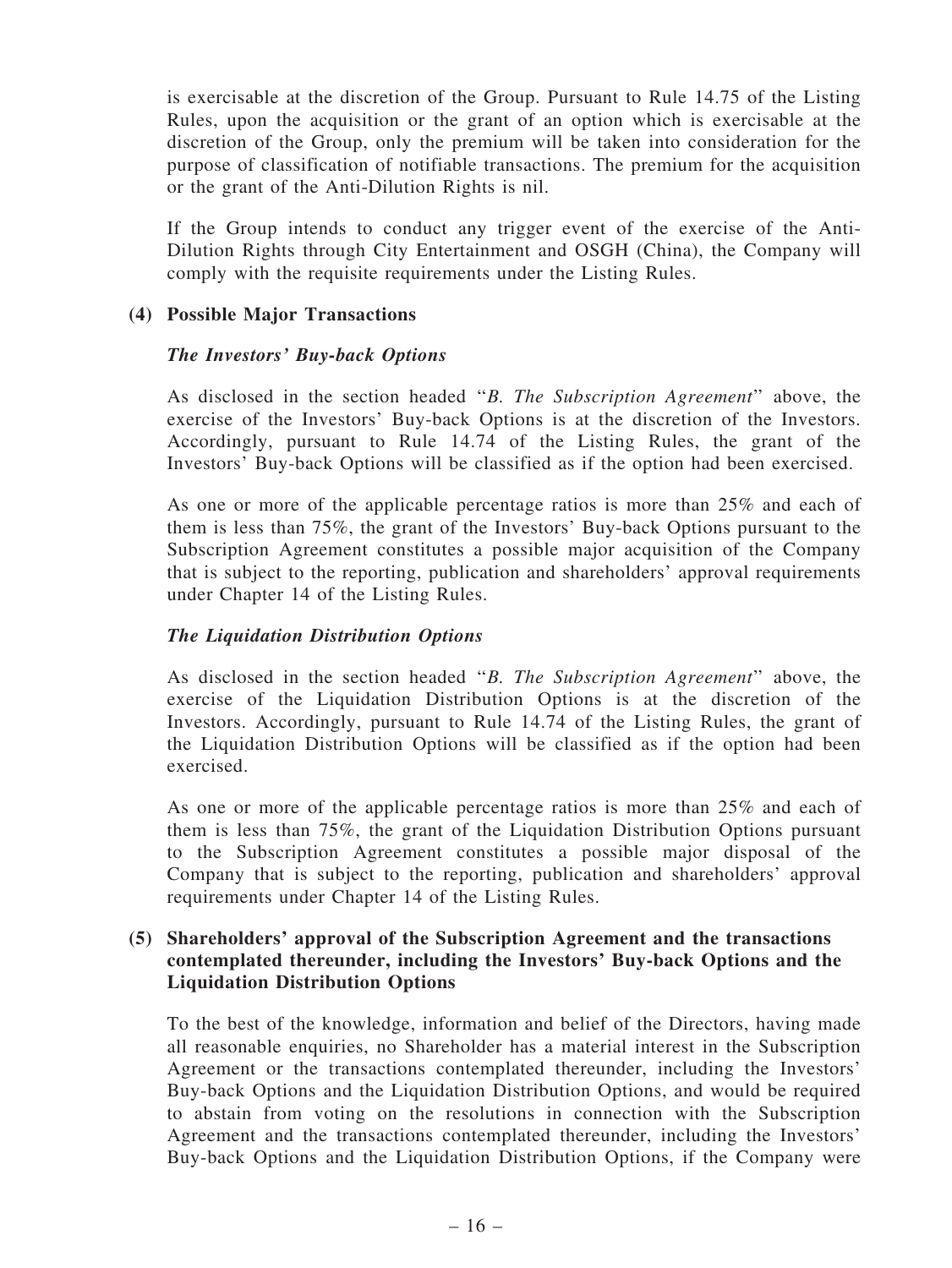to convene a general meeting for the approval of the Subscription Agreement and the transactions contemplated thereunder, including the Investors' Buy-back Options and the Liquidation Distribution Options.

Pursuant to the Listing Rules, shareholders' approval is required for major transactions. As no Shareholder is required to abstain from voting if the Company were to convene a general meeting for approving the Subscription Agreement and the transactions contemplated thereunder, including the Investors' Buy-back Options and the Liquidation Distribution Options, the Company has obtained a written approval of the Subscription Agreement and the transactions contemplated thereunder, including the Investors' Buy-back Options and the Liquidation Distribution Options, from a closely allied group of Shareholders, holding in aggregate approximately 67.15% of the entire issued share capital in the Company as at the date of this announcement, pursuant to Rule 14.44 of the Listing Rules. Such closely allied group of Shareholders consists of: (i) Mr. Wu, (ii) Skyera International; (iii) Mainway Enterprises; (iv) Orange Sky Entertainment; (v) Cyber International; and (vi) Noble Biz.

Accordingly, no extraordinary general meeting of the Company will be convened for the purpose of approving the Subscription Agreement and the transactions contemplated thereunder, including the Investors' Buy-back Options and the Liquidation Distribution Options.

## E. FINANCIAL EFFECTS OF THE TRANSACTIONS AND USE OF PROCEEDS BY OSGH (CHINA)

Following Completion, OSGH (China) will remain an indirect subsidiary of OSGH (China) of the Company, which will hold approximately 86.21% (as enlarged by Completion) of OSGH (China), and the accounts of OSGH (China) will continue to be consolidated into the financial statements of the Group.

The Company is not expected to record in the consolidated income statement any gain or loss arising from the deemed major disposal under the Subscription Agreement. Upon Completion of the Subscription Agreement, OSGH (China) is expected to receive proceeds of RMB400 million.

Assuming if the Investors exercise the Liquidation Distribution Options immediately following Completion, the Company is expected to pay approximately RMB400 million to the Investors. If the Liquidation Distribution Options and the Investors' Buy-back Options are exercised by the Investors on the expiry of 4 full calendar years following the Completion, the Company is expected to pay approximately RMB656 million to the Investors. Such possible payments pursuant to the potential exercise of the Liquidation Distribution Options and the Investors' Buy-back Options will be financed by the Company's internal funding. The Company is not expected to record any gain or loss in the consolidated income statement arising from the exercise of Liquidation Distribution Options or the Investors' Buy-back Options during the applicable periods in which such options may be exercised.

The exact financial effects of these transactions are subject to the review of the Company's auditors at the relevant time.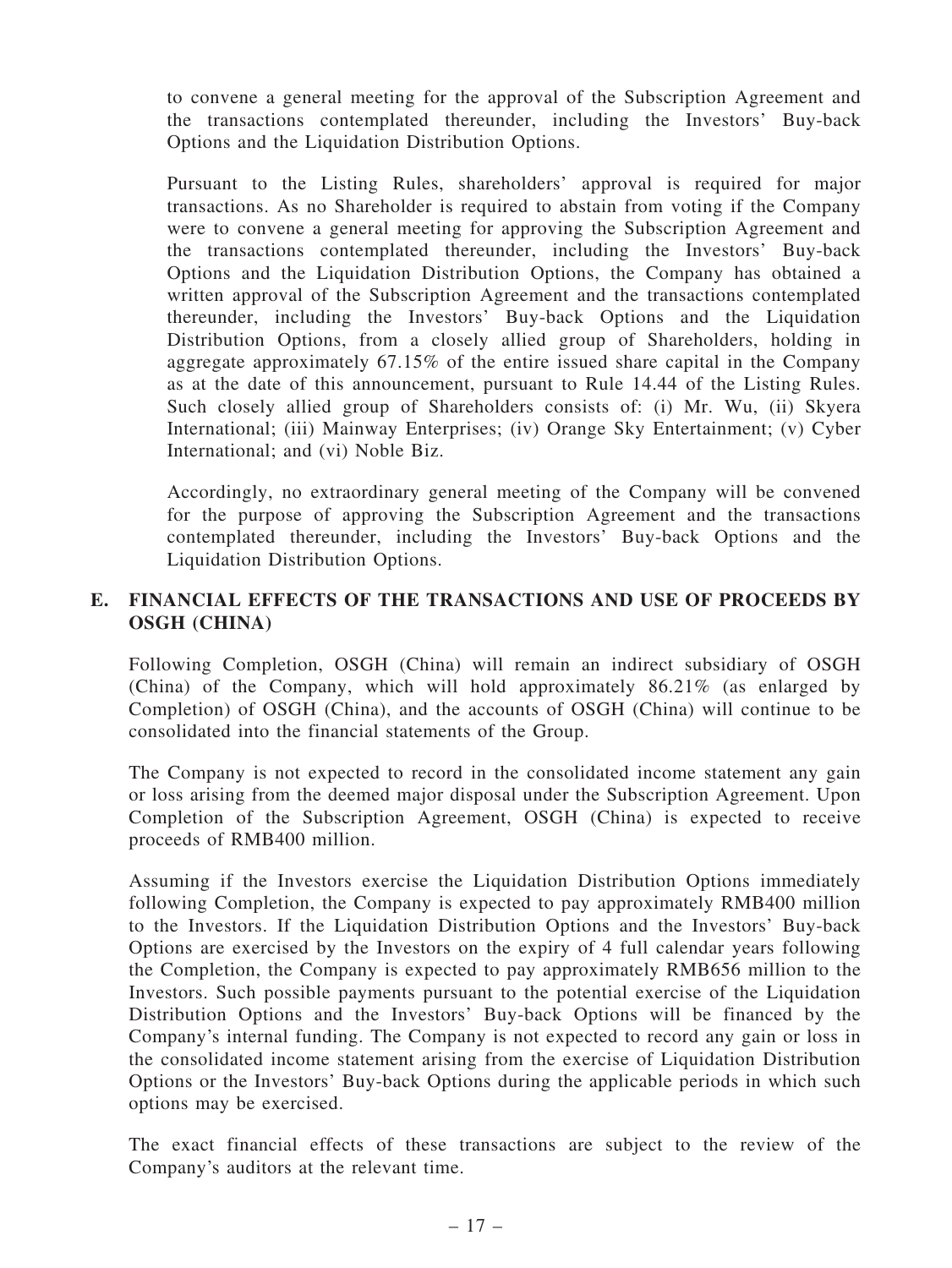Aside from the immediate financial effect of the Subscription Agreement, as summarised above, the injection of new key players into the management of OSGH (China) is expected to optimise the Group's financial structure as a whole. The proceeds from the Subscription Agreement will support OSGH (China) in building its cinema network in the PRC through acquisition, thereby driving organic expansion through new leases development.

## F. REASONS FOR AND BENEFITS OF ENTERING INTO THE SUBSCRIPTION AGREEMENT

The Company is a diversified player in the business of cinema theatres, with business interests in various stages of film and television programmes' production and distribution process. The participation and involvement of strategic investors through the Subscription Agreement provides a strong source of ongoing funds for capital expenditure, to support future development of its cinema operation business. Further, collaboration with such strategic investors will promote the repute and standing of the Group within the cinematic industry, paving its way towards becoming a leading market player in the PRC, and shall also greatly expand its pool of potential opportunities in the PRC capital markets on a long term basis.

Based on the above, the Directors (including the independent non-executive Directors) are of the view that the terms of the Subscription Agreement are fair and reasonable, and that the Subscription Agreement and the transactions contemplated thereunder, including the Investors' Buy-back Options and the Liquidation Distribution Options are in the interests of the Company and the Shareholders as a whole.

## G. INFORMATION RELATING TO THE COMPANY, CITY ENTERTAINMENT AND OSGH (CHINA)

#### The Company

The Company is a company incorporated in Bermuda with limited liability, the shares of which are listed on the Main Board of the Stock Exchange. The principal business activities of the Group are in production, financing, distribution and theatrical exhibition of motion pictures. As of 31 January 2016, the Group operated 99 cinemas with 729 screens across the PRC, Hong Kong, Taiwan and Singapore and is a leading distributor in the region.

#### City Entertainment

City Entertainment is a company incorporated in Hong Kong and an indirect whollyowned subsidiary of the Company which is principally engaged in investment holding.

## OSGH (China)

OSGH (China) is a company incorporated in the PRC and an indirect wholly-owned subsidiary of the Company which is principally engaged in cinema operation, management and investment holding.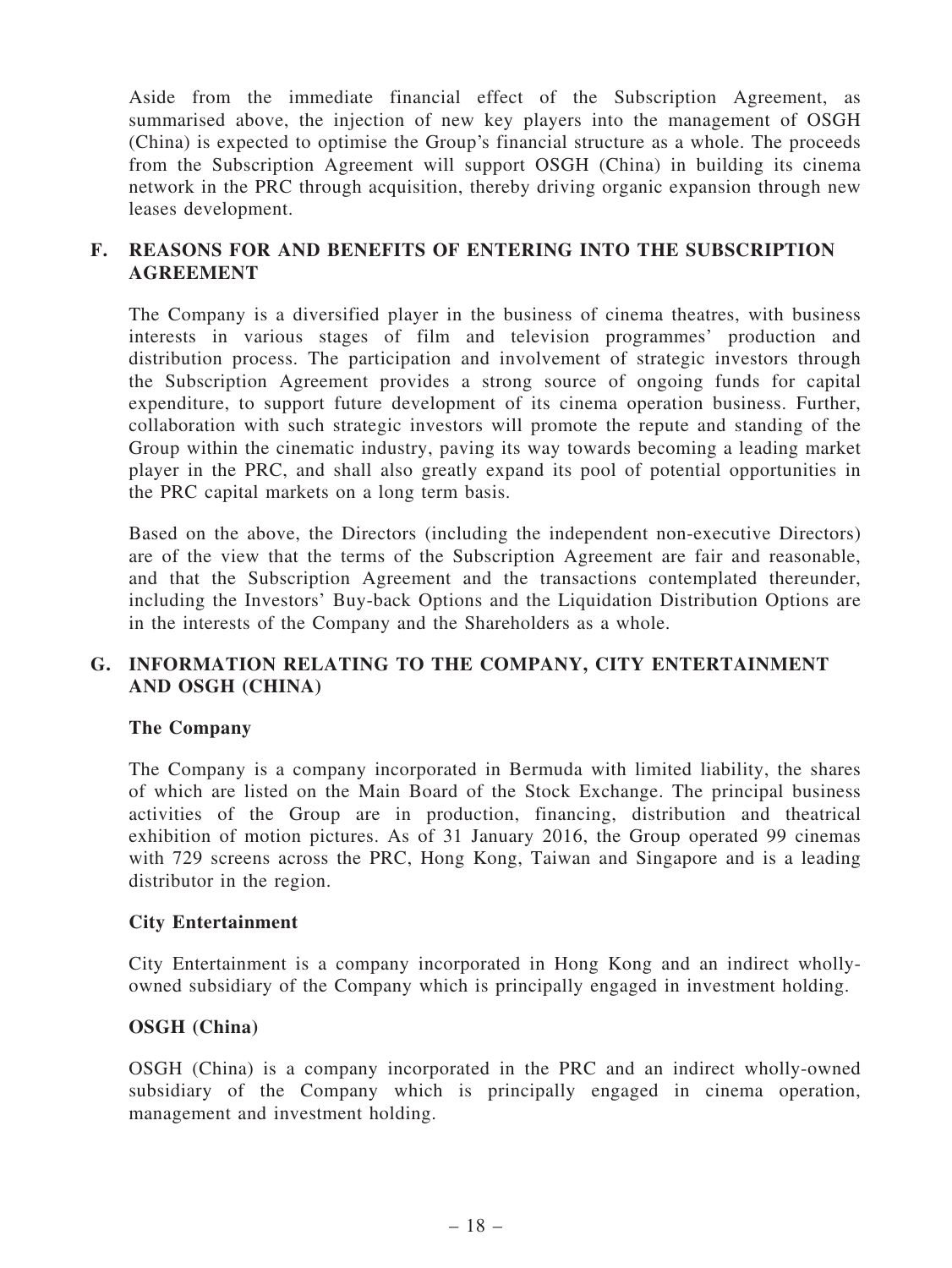## H. INFORMATION RELATING TO THE INVESTORS

## (1) Investor 1

Investor 1 is the investment vehicle of the Credit Prosperity Fund Management Co., Ltd.\* ("Credit Prosperity Fund"). Credit Prosperity Fund is a private fund management company based in the PRC, which is jointly funded by CITIC Securities Co., Ltd and strategic investors, and which specialises in launching, building and managing various investment funds, carrying out the investment and financing activities with self-owned funds and trusted assets, and providing assets management and consulting services. The funds managed by Credit Prosperity Fund include, among others, domestic and cross-border real estate funds, buyout funds, private placement investment funds, private equity investment funds, National Equity Exchanges and Quotations' based funds, mezzanine funds, infrastructure funds, asset securitization funds, and secondary market funds. Among its investments, the Credit Prosperity Fund has also made heavy investments in technology, media and telecom projects, as well as cultural and entertainment projects. As at the end of February 2016, the accumulated fund management assets of Credit Prosperity Fund has exceeded RMB40 billion.

## (2) Investor 2

Investor 2 is an investment entity of Beijing Weiying Technology Co. Ltd\* (''Beijing Weiying''), a company based in Beijing, the PRC, which is principally engaged, among other things, in developing and providing an on-line ticketing platform known as ''Wepiao'' in the PRC, which has leading market share in the on-line ticketing market in the PRC. Beijing Weiying was established in the year 2014 by a group of strategic investors, including the China Culture Industrial Investment Fund, as well as investment vehicles established by the Tencent and Wanda brand name conglomerates, all of whom are based in the PRC.

#### (3) Investor 3

Investor 3 was established in 2015, and is a PRC domestic private investment fund management company. The principal investment spheres of Investor 3 include, but are not limited to, film and television, cultural activities, sustainable energy resources and other emerging industries, as well as private equity investment in the secondary market. The management team of Investor 3 comprises past members of leading domestic banks, brokerages and fund companies, and the past investments under the management of Investor 3 have exceeded RMB20 billion.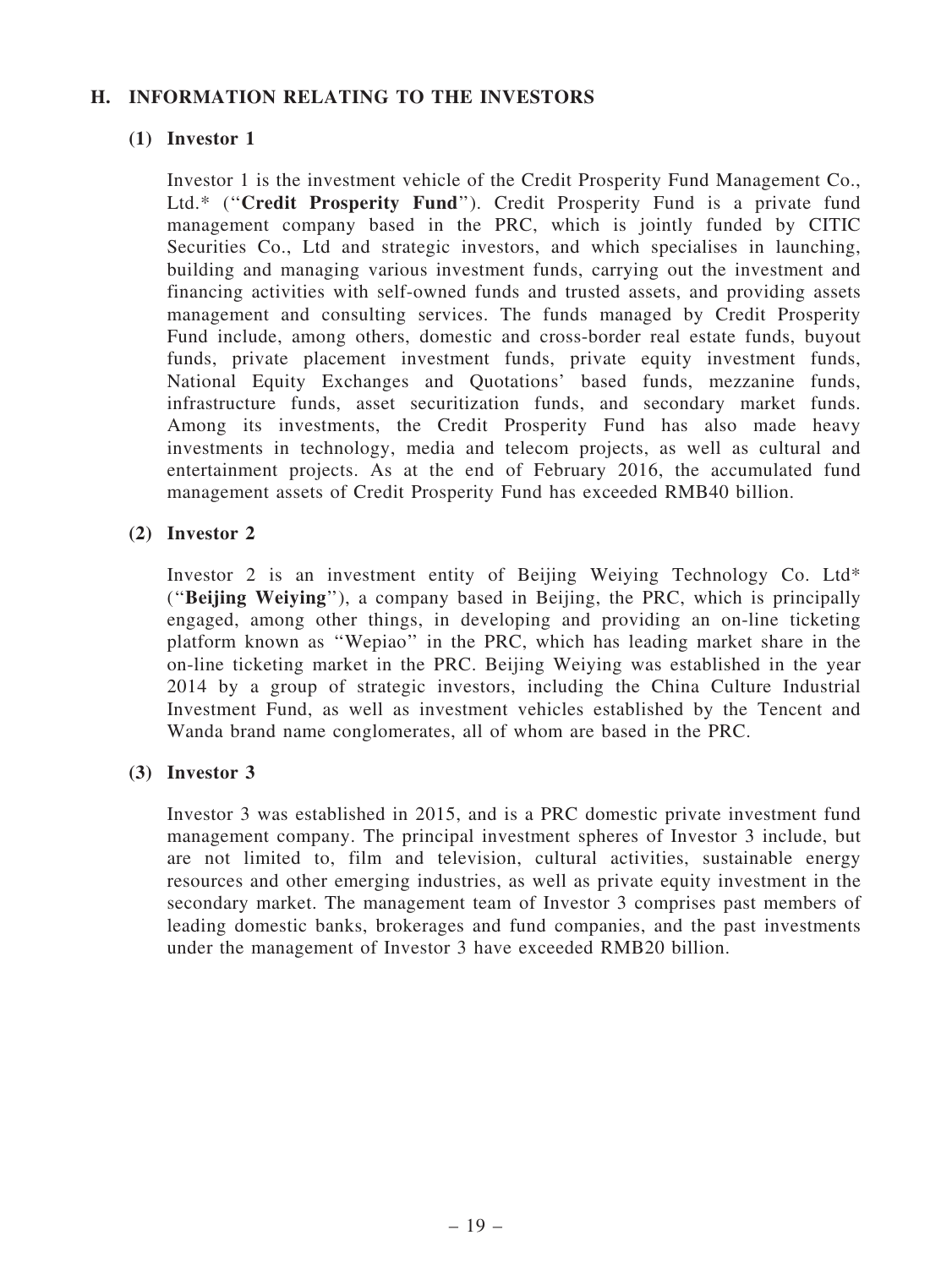## I. GENERAL

A circular containing, among other things, details of the Subscription Agreement and the transactions contemplated thereunder, including the Investors' Buy-back Options and the Liquidation Distribution Options, and other general information of the Company, will be despatched to the Shareholders in accordance with the requirements of the Listing Rules on or before 8 April 2016.

Shareholders and potential investors should note that Completion is subject to, among other things, the satisfaction (or where appropriate, waiver) of the conditions precedents under the Subscription Agreement, and therefore, the Subscription Agreement and the transactions contemplated thereunder may or may not proceed. Accordingly, Shareholders and potential investors are reminded to exercise caution when dealing in the securities of the Company.

#### J. DEFINITIONS

| "Anti-Dilution Rights"                    | has the meaning given to it in the section headed "B.<br>Subscription Agreement" of this announcement                                                                                                                             |
|-------------------------------------------|-----------------------------------------------------------------------------------------------------------------------------------------------------------------------------------------------------------------------------------|
| "Board"                                   | the board of Directors                                                                                                                                                                                                            |
| "Business Day"                            | means working days defined in accordance with the<br>regulations of the PRC, excluding<br>laws<br>and<br>Saturdays, Sundays and public holidays in the PRC                                                                        |
| "City Entertainment"                      | 橙天嘉禾影城有限公司 (City Entertainment Corporation<br>Limited), a company incorporated in Hong Kong and<br>an indirect wholly-owned subsidiary of the Company                                                                             |
| "City Entertainment Buy-<br>back Options" | has the meaning given to it in the section headed "B.<br>Subscription Agreement" of this announcement                                                                                                                             |
| "Company"                                 | means Orange Sky Golden Harvest Entertainment<br>(Holdings) Limited, a company incorporated in<br>Bermuda with limited liability, the shares of which<br>are listed on the Main Board of the Stock Exchange<br>(Stock Code: 1132) |
| "Completion"                              | completion of the Subscription Agreement<br>in<br>accordance with the terms and conditions set out<br>thereunder                                                                                                                  |
| "Cyber International"                     | Cyber International Limited, a company owned by an<br>associate of Mr. Wu, which is interested in<br>$180,000,000$ Shares, representing 6.56% of the entire<br>issued share capital of the Company                                |
| "Director(s)"                             | Director(s) of the Company                                                                                                                                                                                                        |
| "Group"                                   | the Company and its subsidiaries                                                                                                                                                                                                  |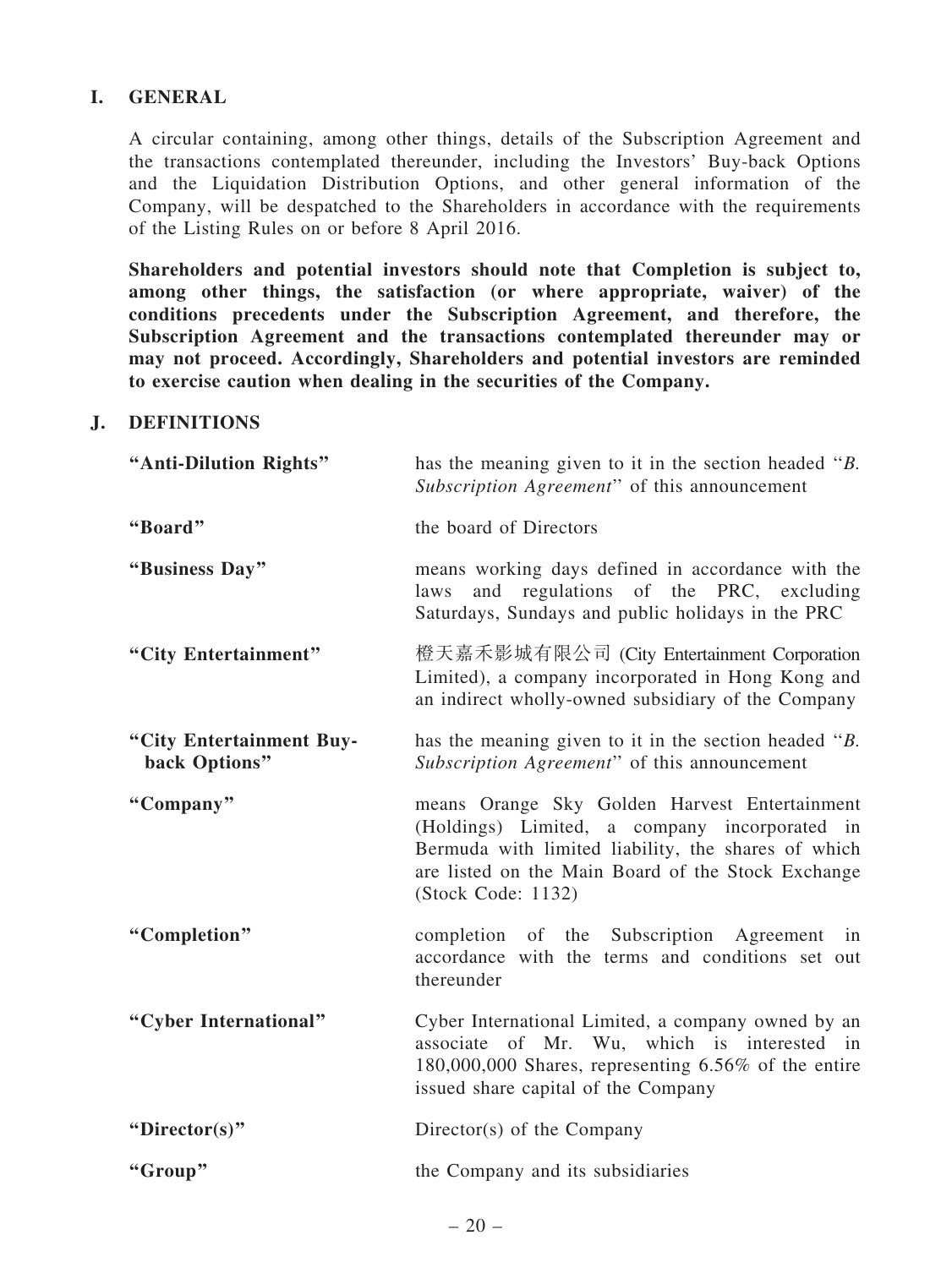| "HK\$"                                | Hong Kong dollars, the lawful currency of Hong<br>Kong                                                                                                                                                                                       |
|---------------------------------------|----------------------------------------------------------------------------------------------------------------------------------------------------------------------------------------------------------------------------------------------|
| "Hong Kong"                           | The Hong Kong Special Administrative Region of the<br>People's Republic of China                                                                                                                                                             |
| "Investor 1"                          | 嘉興信業創贏肆號投資合夥企業(有限合夥) (Jiaxing<br>Credit Prosperity Investment Enterprise (Limited<br>Partnership)*), a limited partnership established in<br>the PRC                                                                                         |
| "Investor 2"                          | 上海慧影投資中心(有限合夥) (Shanghai Huiying<br>Investment Centre (Limited Partnership)*), a limited<br>partnership established in the PRC                                                                                                               |
| "Investor 3"                          | 北京青中同創資產管理有限公司<br>(Beijing)<br>Qing<br>Zhong Tong Chuang Asset Management Company<br>Limited*), a company established in the PRC                                                                                                             |
| "Investors"                           | collectively, Investor 1, Investor 2 and Investor 3                                                                                                                                                                                          |
| "Investors' Buy-back<br>Options"      | has the meaning given to it in the section headed "B.<br>Subscription Agreement" of this announcement                                                                                                                                        |
| "Listing Rules"                       | The Rules Governing the Listing of Securities on the<br><b>Stock Exchange</b>                                                                                                                                                                |
| "Liquidation Distribution<br>Options" | has the meaning given to it in the section headed "B.<br>Subscription Agreement" of this announcement                                                                                                                                        |
| "Mainway Enterprises"                 | Mainway Enterprises Limited, a company wholly<br>owned by Mr. Wu, which is interested in<br>408,715,990 Shares, representing 14.90% of the<br>entire issued share capital of the Company                                                     |
| "Mr. Wu"                              | Mr. Wu Kebo, the Chairman of the Company and an<br>executive Director, who is beneficial owner of<br>$117,775,000$ Shares, representing 4.29% of the entire<br>issued share capital of the Company                                           |
| "Noble Biz"                           | Noble Biz International Limited, a company wholly<br>by Mr. Wu, which is interested in<br>owned<br>129,666,667 Shares, representing $4.73\%$ of the entire<br>issued share capital of the Company                                            |
| "Orange Sky Entertainment"            | Orange Sky Entertainment Group (International)<br>Holding Company Limited, a company which is 80%<br>owned by Mr. Wu, which is interested in<br>565,719,948 Shares, representing 20.63% of the<br>entire issued share capital of the Company |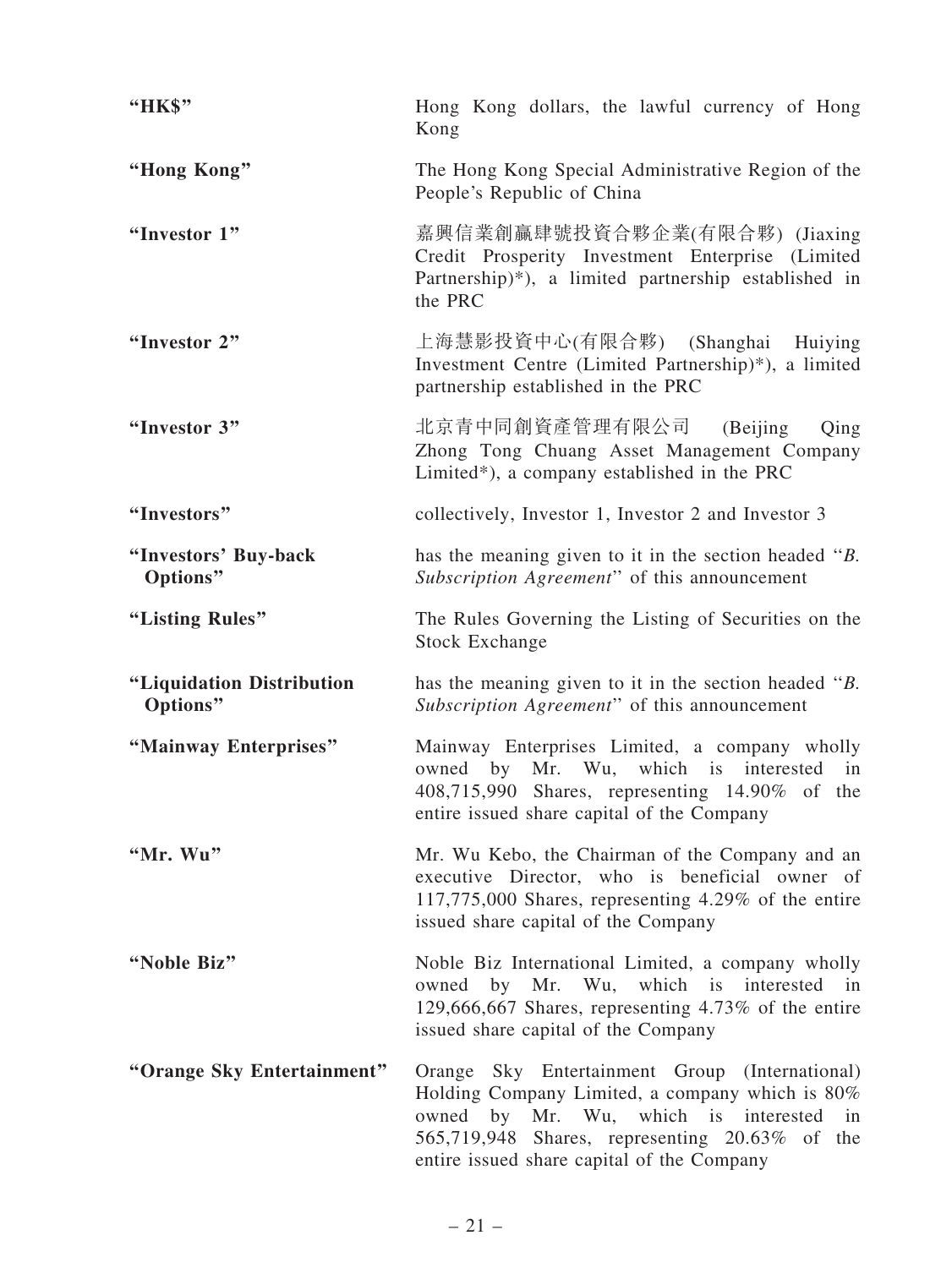| "OSGH (China)"                   | 橙天嘉禾影城(中國)有限公司 (Orange Sky Golden<br>Harvest Cinemas (China) Company Limited*), a<br>company with limited liability incorporated in the<br>PRC, the entire equity interest in which is held by<br><b>City Entertainment</b>                                                                                                                                                                                                |
|----------------------------------|----------------------------------------------------------------------------------------------------------------------------------------------------------------------------------------------------------------------------------------------------------------------------------------------------------------------------------------------------------------------------------------------------------------------------|
| "OSGH (China) Board"             | the directors of OSGH (China) from time to time                                                                                                                                                                                                                                                                                                                                                                            |
| "PRC"                            | The People's Republic of China, excluding Hong<br>Kong Special Administrative Region, Macau Special<br>Administrative Region of the People's Republic of<br>China and Taiwan for the purposes of this<br>announcement                                                                                                                                                                                                      |
| "Qualified IPO"                  | the listing of OSGH (China) on a stock exchange in<br>the PRC, including but not limited to The Shanghai<br>Stock Exchange (Main Board), The Shenzhen Stock<br>Exchange (including any listing on its Main Board,<br>SME Board, or its ChiNext Market) but excluding<br>any listing on the National Equities Exchange and<br>Quotations system or other similar regional exchange<br>markets of the PRC                    |
| "RMB"                            | Renminbi, the lawful currency of the PRC                                                                                                                                                                                                                                                                                                                                                                                   |
| "Share(s)"                       | ordinary share(s) of HK\$0.1 each in the Company                                                                                                                                                                                                                                                                                                                                                                           |
| "Shareholder(s)"                 | $holder(s)$ of $Share(s)$                                                                                                                                                                                                                                                                                                                                                                                                  |
| "Skyera International"           | Skyera International Limited, a company wholly<br>by Mr. Wu, which is interested<br>owned<br>in<br>439,791,463 Shares, representing 16.04% of the<br>entire issued share capital of the Company                                                                                                                                                                                                                            |
| "Stock Exchange"                 | The Stock Exchange of Hong Kong Limited                                                                                                                                                                                                                                                                                                                                                                                    |
| "Subscription"                   | the subscription of equity interest in OSGH (China)<br>pursuant to the Subscription Agreement                                                                                                                                                                                                                                                                                                                              |
| "Subscription Agreement"         | the agreement dated 15 March 2016 entered into<br>between City Entertainment, OSGH (China), Investor<br>1, Investor 2 and Investor 3 in respect of the<br>subscription of OSGH (China) Shares, representing<br>an aggregate 13.79% of the equity interest in OSGH<br>(China) following completion of the Subscription, by<br>Investor 1, Investor 2 and Investor 3 in OSGH<br>(China), in consideration for RMB400 million |
| $\lq\lq\lq\lq\lq\lq\lq\lq\lq\lq$ | per cent                                                                                                                                                                                                                                                                                                                                                                                                                   |